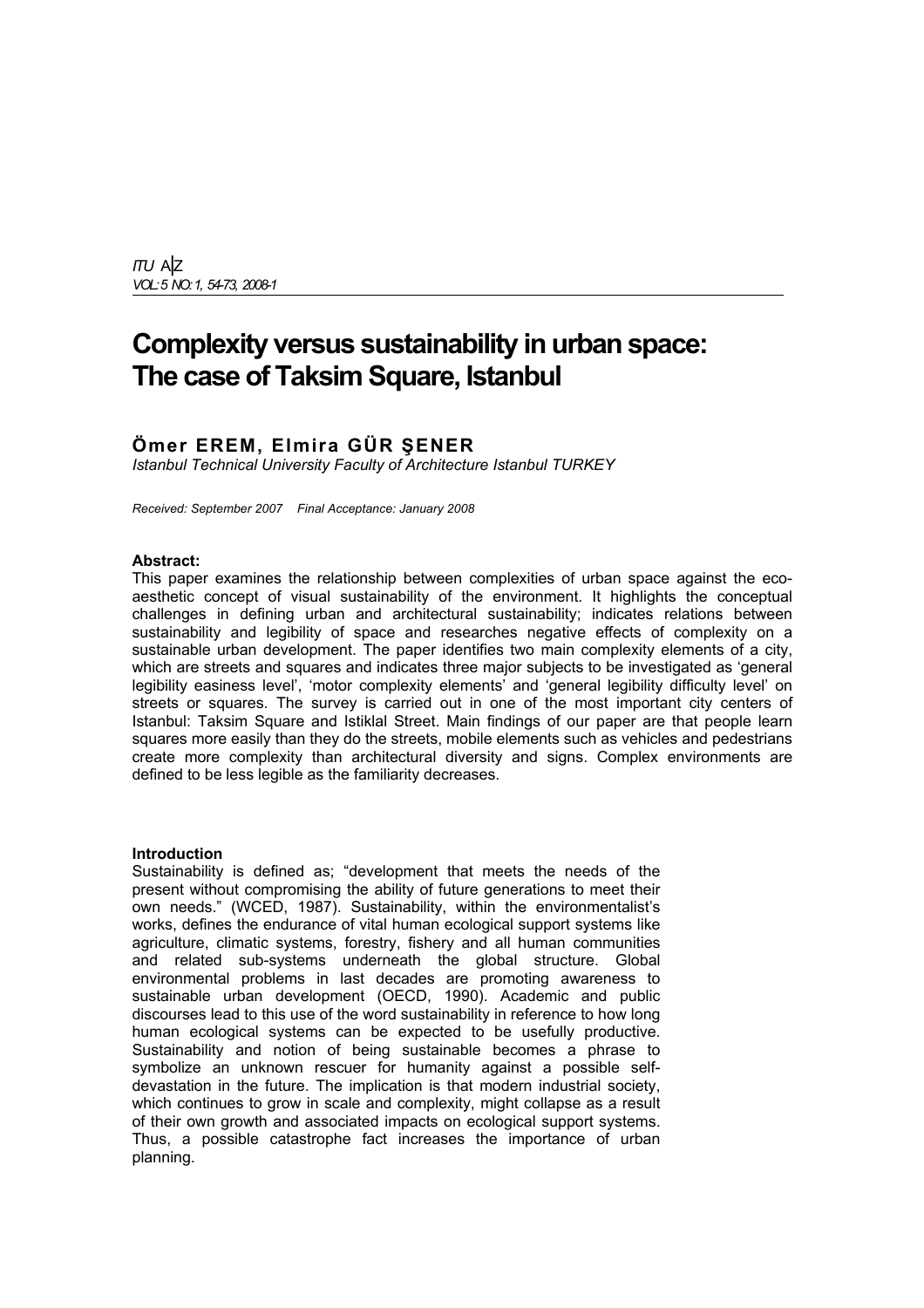

*Figure 1. The urban locus of sustainability principles and policies (Finco & Nijkamp, 2001)*

Today nearly half of the world's population (about 45%) is living in cities. This ratio is estimated to increase up to 60% by the year 2030 (Worldbank, 2007). This fact makes sustainable design an emerging matter in today's contemporary cities as symbols of continually developing urban spaces. Sustainability in urban space is a so-called policy to be developed under conflicting or coordinating objectives for city and its inhabitants (Finco & Nijkamp, 2001). Any sustainable development is evaluated in three sub-systems: physical, social and economic. These systems are sometimes mentioned as "triple bottom line" (Elkington, 1994) by which the viability, development and success of design should be evaluated. They are related to each other within multidimensional complexity (Figure 1).

Cities are always under the pressure of growing and changing complexity that planners cannot ignore. Despite many practical difficulties, firstly planners have to assess the degree of complexity and then to adapt the planning methodology accordingly. The solution for complex problems can be found in so-called integrated analytical communicative or collaborative planning (Diepen & Voogd, 2001). The growing complexity of social life makes the connection between people and places more diffuse than in past periods so that the city can be seen as "a locus of overlapping webs of relations on diverse spatial scales" (Kearns & Paddison, 2000). Elements of social diversity and active differentiation have spatial consequences in two ways. Firstly city of difference, social interaction and shared space make cities intolerable and indifferent with regions of exclusion. This creates excluded people living in excluded regions. Secondly newly emerged urban and building forms create a dissonant image than the older parts of the city.

Agenda 21 (Worldbank, 2007) recommends a series of activities for a sustainable urban design. One of them is to "Promote Sustainable Human Settlement Development" which is directly related to designers' works. As the main actors of design, architects and urban planners focus on the term "sustainable architecture". It is not a prescription, but an attitude as mentioned by Suzan Maxman (1993). This makes sustainable architecture both as a discipline and a product of discipline. It is related to the concept of "green building" (or "green architecture"). Green building is the practice of increasing the efficiency with which buildings use resources - energy, water, and materials - while reducing building impacts on human health and the environment, through better inhabitance, design, construction, operation, maintenance, and removal for the complete building life cycle. Green building concept can be interpreted as a symbol for sustainability but is insufficient to define such a complex subject. Guy and Farmer (2003) analyze sustainable architecture and mention six different kind of competing logic to clear the term: eco-technic, eco-centric, eco-asthetic, eco-cultural, eco-medical, eco-social (Table 1). These logics are not frozen in time or static but may change in time and space. Through the design process of any particular development, logics may collide, merge, or coinhabit debate about form, design, and specification. Among these six logics, "Eco-aesthetic

Complexity versus sustainability in urban space: The case of Taksim Square, Istanbul 55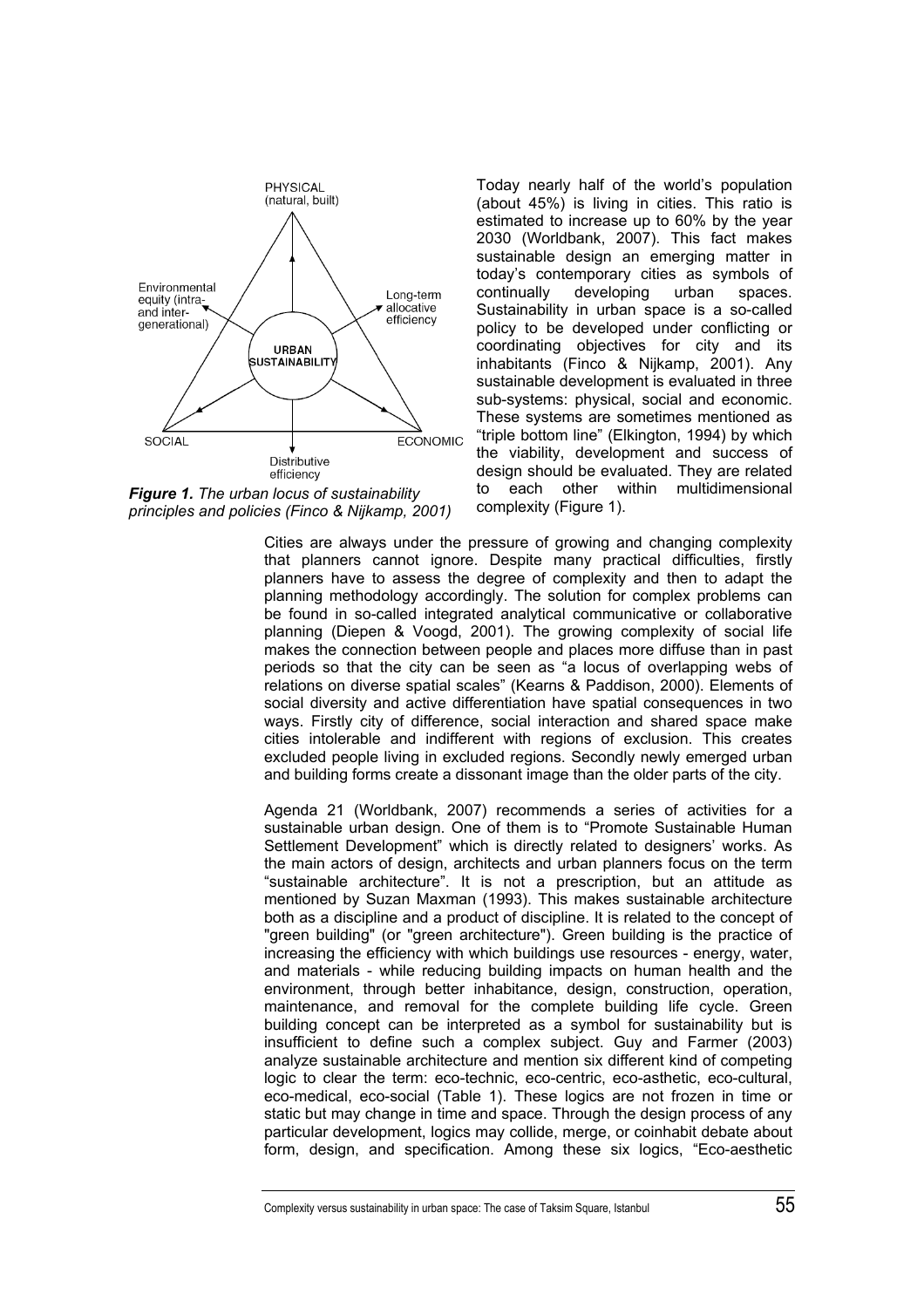logic", as it differs from the other logic types, shifts sustainability debate from environmental resource use to visual structure of man-made space – especially urban milieu– and emphasizes spirituality in social and environmental relations. This new thinking is bound to New Ageism arguing that the world is undergoing under a new shift of consciousness leading to a new mode of being. Change begins with convergence of eastern and western philosophies. Today merging of these distinct philosophies is creating a new post-modern paradigm on world that can be defined under new sciences of complexity (Jencks, 1996).

| Logic             | Image of<br><b>Space</b>         | Source of<br>Environmental<br>Knowledge       | <b>Building</b><br>Image                   | <b>Technologies</b>                                         | <b>Idealized Concept of Place</b>                                                                                                                                                                            |
|-------------------|----------------------------------|-----------------------------------------------|--------------------------------------------|-------------------------------------------------------------|--------------------------------------------------------------------------------------------------------------------------------------------------------------------------------------------------------------|
| Eco-<br>technic   | global context<br>macro-physical | Techno-rational<br>scientific                 | commercial<br>modern<br>future<br>oriented | future oriented<br>efficient high-<br>tech<br>intelligent   | Integration of global<br>environmental concerns into<br>conventional building design<br>strategies. Urban vision of the<br>compact and dense city.                                                           |
| Eco-<br>centric   | fragile micro<br>biotic          | systemic<br>ecology<br>metaphysical<br>holism | polluter<br>parasitic<br>consumer          | autonomous<br>renewable<br>recycled<br>intermediate         | Harmony with nature through<br>decentralized, autonomous<br>buildings with limited<br>ecological footprints. Ensuring<br>the stability, integrity, and<br>"flourishing" of local and global<br>biodiversity. |
| Eco-<br>aesthetic | alienating<br>anthropocentric    | sensual<br>postmodern<br>science              | iconic<br>architectural<br>New Age         | pragmatic new<br>nonlinear<br>organic                       | Universally reconstructed in<br>the light of new ecological<br>knowledge and transforming<br>our consciousness of nature.                                                                                    |
| Eco-<br>cultural  | cultural context<br>regional     | phenomenology<br>cultural ecology             | authentic<br>harmonious<br>typological     | local low-tech<br>commonplace<br>vernacular                 | Learning to "dwell" through<br>buildings adapted to local and<br>bioregional physical and<br>cultural characteristics.                                                                                       |
| Eco-<br>medical   | polluted<br>hazardous            | medical clinical<br>ecology                   | healthy<br>living caring                   | passive nontoxic<br>natural tactile                         | A natural and tactile<br>environment which ensures<br>the health, well-being, and<br>quality of life for individuals.                                                                                        |
| Eco-<br>social    | social context<br>hierarchical   | sociology social<br>ecology                   | democratic<br>home<br>individual           | flexible<br>participatory<br>appropriate<br>locally managed | Reconciliation of individual<br>and community in socially<br>cohesive manner through<br>decentralized "organic",<br>nonhierarchical, and<br>participatory communities.                                       |

*Table 1. The six competing logics of sustainable architecture (Guy & Farmer, 2003)*

Urban form is the depiction of the built environment based on its composing attributes and its mutual relations. Urban form refers to spatial characteristics like form, width-height proportion, enclosure, type and design that indicate the morphology of area. All these relations are constituted inside the two important elements of the city: streets and squares. Urban street and square sustainability, in the "eco-aesthetic logic" manner, is the fundamental concept to assess the complexity of the mutual relationships between urban form and sustainability (McLaren, 1992, Owens, 1992). More in particular, there is an extended body of literature that attempts to test the hypothesis that some types of urban form and pattern may lead to a reduction of energy consumption during utilization. Most of these researches are focusing on urban size and density, transportation, amount of open space, functions, mixed land use and presence of sidewalks (Diepen & Voogd, 2001). As a result of these studies, a relationship is found between high building density and the per capita fuel consumption for car mobility. Urbanization helps to reduce mobility. The diversity of land use and population as well as walkable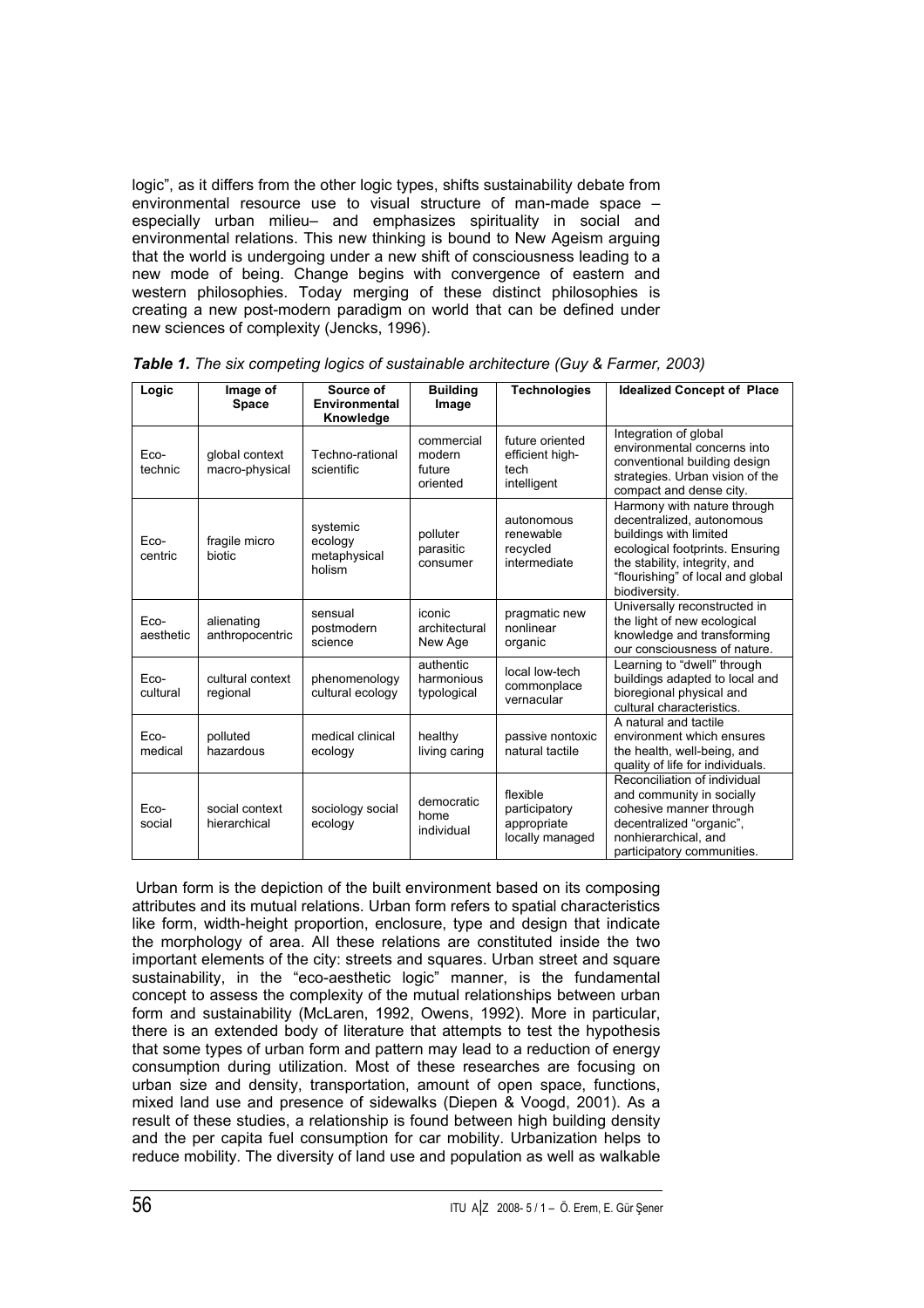community design promotes inherently the reduction for automobile travel and sustainability. As a result there happens a considerable decrease of fuel consumption within rising urban density as car driving necessity and distance decreases.

Sustainability oriented street design takes an active role in satisfying inhabitants. In planning debates of sustainability and urban rehabilitation, pedestrian needs take significance in planning agendas (Desyllas, 2006). This dictates a new mobility culture which encourages walking by discouraging unnecessary travel with less use of fuel. The execution of regulations and standards for streets and squares can make a space more sustainable to meet the needs of users who live in historical and cultural diversity. This kind of governmental urban space organization can encourage good design that realizes a street and a square culture spaces friendly to all citizens, foreigners and especially tourists. Good design constitutes a legible and simple space with aesthetic influences respecting to all adjacent environmental elements in which one can find his/her way and feel "space enjoyment" to discover and to be inside. Once the space enjoyment is achieved, sustainable space measures will ensure the loyalty of pedestrians indicated by their constant presence not only as passers-by but also as active participants in the given space. In this respect urban and architectural design becomes a strategic tool that encourages a change of urban behavior and can discourage action with an inappropriate design while a good design can have positive and strong effects on people (Mumford, 2000).

A sustainable city with streets and squares oriented for pedestrians and ornamented with a greenery streetscape can be enough for anyone wandering around the streets of a city. Yet a city with a clear and readable "identity" within its minor and macro scale will achieve a higher standard of urban living. There are clear links between the attraction of the city and its quality of life (Rogerson, 1999). This interaction is related to the spatiality of contemporary society. The competitiveness of a city is an important aim in quality and sustainability of a city. A cosmopolite city like Istanbul, having a clear identity and being easily legible despite its complexity becomes important for global competitiveness. The competitiveness of cities reflects not only their current capacity to engage with global capital, but also is a function of their heritage, resulting in a spatially differentiated pattern of uniqueness. With the evidence pointing to the fact that there are clear links between the attraction of city and its quality of life, it is unsurprising that quality of life has become a part of the promotional tools being employed by city agencies to make their location attractive against different global capitals. The quality of a space is emphasized with the increasing abstraction of space. This provides the context for interpreting the place promotion in a complex environment.

The purpose of this paper is to present a conceptual framework on effects of formal of the environment on urban sustainability. A cognitive based indicator system for measuring urban complexity is proposed and applied to an important center of Istanbul: Taksim Square and adjoining Istiklal Street. This study may be a prototype study on which a major complexity element analysis of the whole city may be based.

Complexity versus sustainability in urban space: The case of Taksim Square, Istanbul  $57$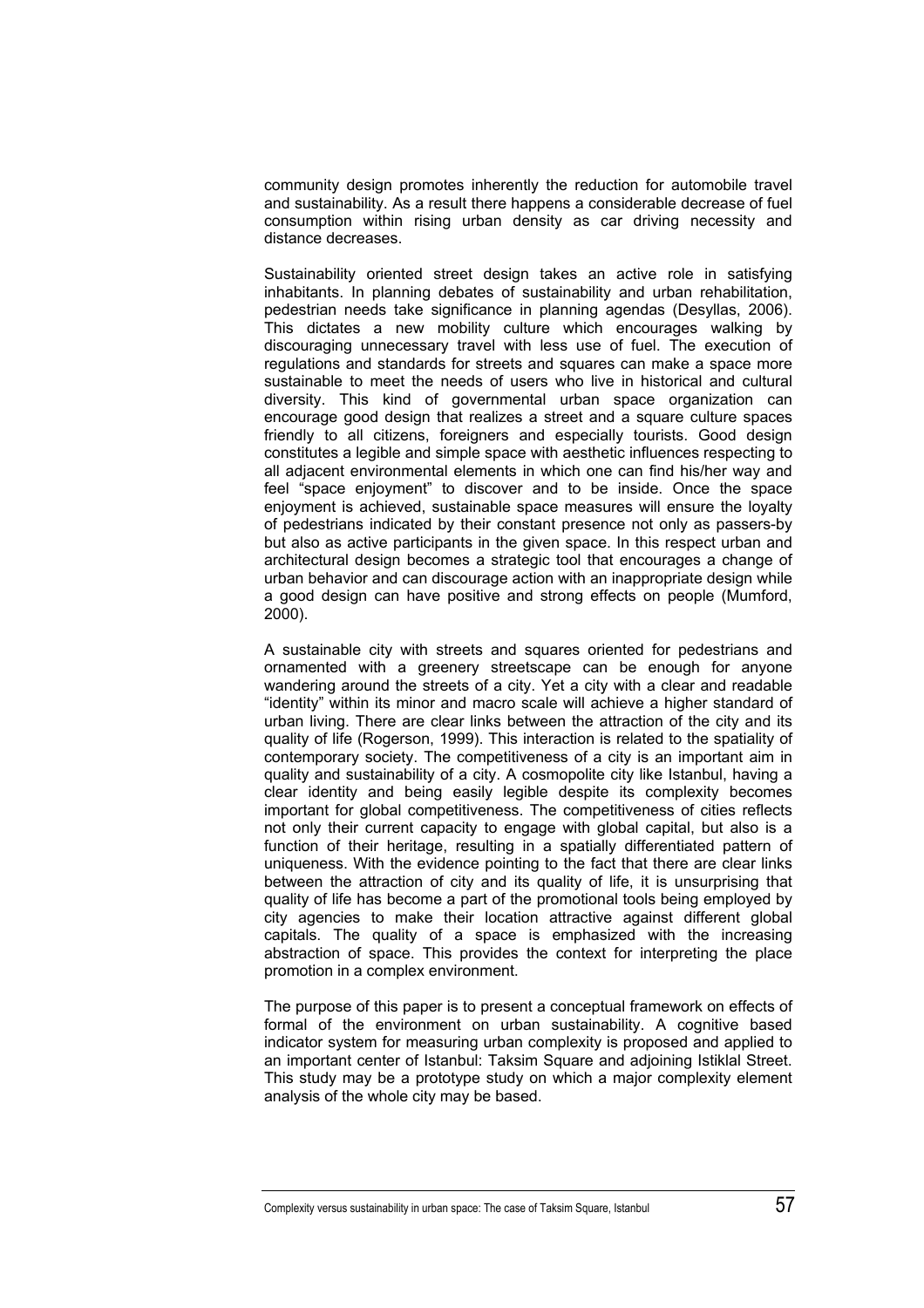## **Sustainability and legibility of urban space**

Sustainability concept concerns quality of urban life and an emphasis on equity for the least advantaged sections of present and future generations. The term has been mostly used for social, environmental and economical concerns. Environmental sustainability involves using 'best practice' in the management of energy, transport, waste and pollution. Social sustainability concerns the 'greening' of trade, investment and service industries and the notion of improved 'personal' responsibility for all members of society. Finally, economic sustainability involves self-reliance and the objective of local equity. In the architectural manner urban space sustainability is a resultant of above three factors for a humane space formation. A prerequisite for a sustainable urban environment is that the legible and safe parts can be exploited by current or future users. Haughton (1999) identified four models of sustainable urban development "ranging from deep green to light green"; 'externally dependent cities', 'redesigning cities', 'self-reliant cities' and 'fair share cities' Deep green model attempts to foster self-reliant city where light green model supports an externally dependent city requiring support from governmental sources. The design of a sustainable space necessitates a balance within three major elements that define especially – the walking space – as a node: (1) the economics of space consumption of users as defined by pedestrian needs; (2) the spatial environment as dictated by the relationship of movement and non-movement within a given pedestrian space; (3) the socio-cultural history of the streets as a potential window to discover the pedestrian street culture of the past. They all help architects and urban planners to improve design recommendations on street and node design by utilizing a given space.

Architecture deals with built and natural environment to reduce the threats to personal physiological and psychological health as objectives commonly associated with the idea of sustainable urban environment. This can be managed with a "clearly read" environment that one lives comfortably and tranquilly without any waste of time and health. An environment can only be interpreted as sustainable if the following conditions can be obtained:

- Get rid of sense of loss (Wener and Kaminoff, 1983),
- Have fast movement and ease for way finding,
- Develop group psychology in urban environment.
- Give emotional reliance (Yeung and Savage, 1996),
- Increase potential depth and intensity in human experience,
- Give depth to our daily experience for motional satisfaction, organization and communication,
- Reduce emotional discomfort, chaos, anger and redundant crowd.

In addition to factors mentioned above, unknown environs arouse private desires to discover. Yet even the simplest system should be arranged to prevent cognitive chaos (Pollet ve Haskell, 1991). This can only be developed with environment that stimulates anxiety to discover without complexity. A legible design has positive and powerful influence on behavior of people (Mumford, L., 2000) and can establish urban sustainability in architectural manner. An environment with easier legibility gives people sense of belonging calling on integration of local culture, sense of place, source of pride, historical significance and contextual sensitivity. Especially pedestrians convert natural or man-made space into a social phenomenon, in the process dictating boundaries and attaching meaning to it (Gans, 2002). Sustainable urban spaces should have two interacting elements. First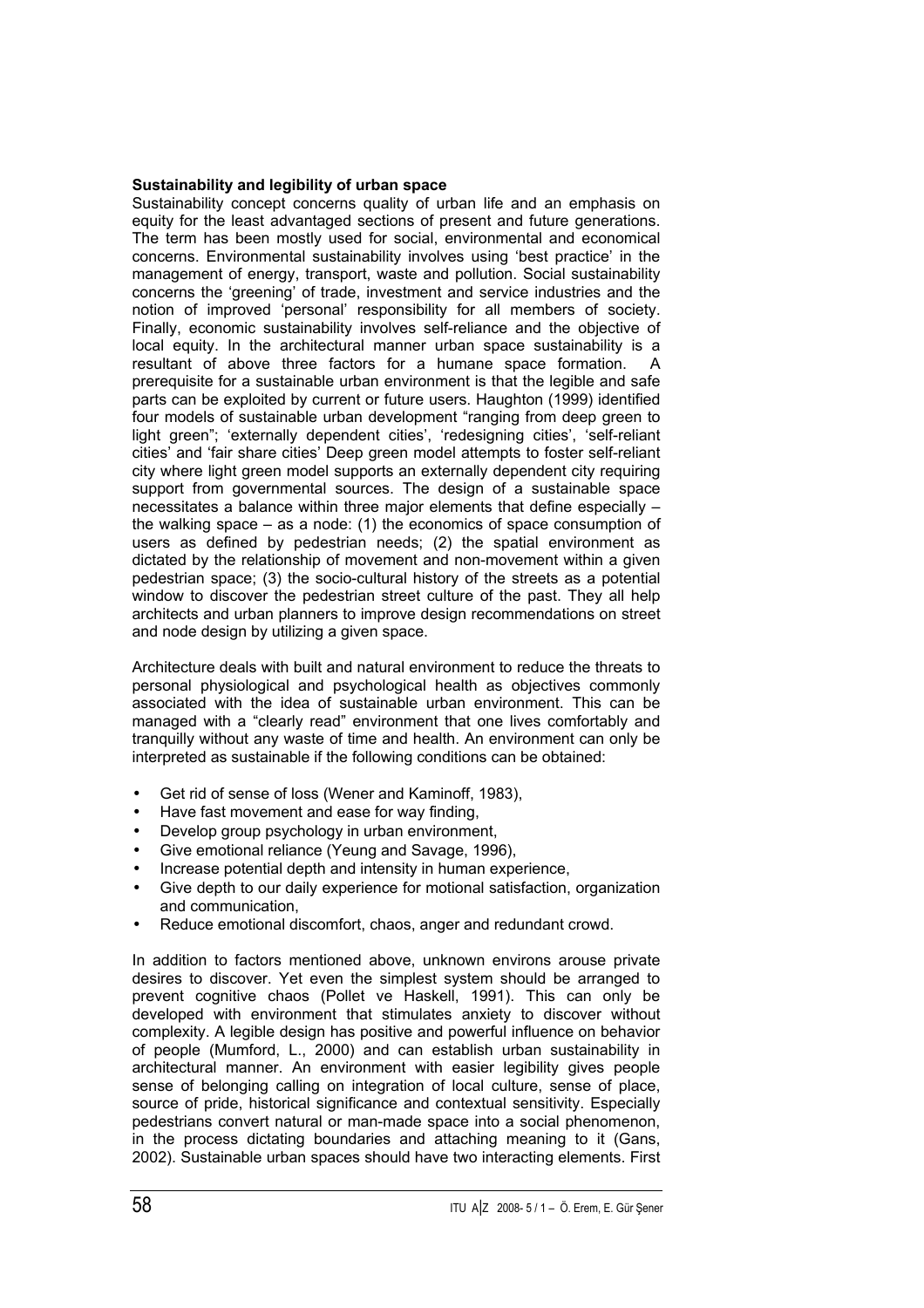one is a legible environment that supports psychological or physiological human needs within movement or non-movement spaces to wander and the second is that the reader such as pedestrians who need hierarchy, mobility, protection, ease, enjoyment and identity. According to Nasar (1988), legibility is an environmental factor that lets man to discover his surroundings extensively without getting lost. Lynch (1960) explains it as noticable parts of the city in an order and in an ease to organize them. As a result, reading in architectural milieu is a quality that enables one to recognize the contents of objects by grouping them meaningfully. Reading is also related to one's personal factors: social, cultural, symbolic, age, gender and intelligence (Erem, 2003). According to Norberg-Schulz (1980) two factors affect reading: the tangible physical existing elements and intangible mental elements. Physical ones belong to environment while the others belong to man. So reading is a variable of man, while legibility is an environmental variable that man use to read around him.

In city scale the advantages of a space against a non-space is its measurability, to be bordered, closed, static and certain. As a Gestalt approach the legibility of a city is affected by the ease to recognize five elements of a city: paths, nodes, landmarks, borders and districts (Lynch, 1960). However, the level of importance for these elements differs. Researches in planned environments show that the most important element is node, and then come landmarks, paths, borders and districts in the order of legibility (Banai, 1999). We can here say that nodes, landmarks and paths play key roles for the legibility of any part of a city. Squares can be defined as nodes and streets as paths.

Urban form is the spatial pattern of human activities at a certain point in time (Anderson et al., 1996). If the number of activities increases at a certain time and place, then the spatial pattern becomes more complex, and this is reflected to urban pattern. This situation unfortunately affects the complexity of the environment. In a general sense, urban form can be classified into three categories: density, diversity and spatial-structure pattern (Tsai, 2005). Density measures the degree of activity intensity. Diversity refers to spatial scale or grain at which different spatial uses interact. The increase in density makes a street or square hard to recognize. Diversity reinforced with density carries the environment to chaos. Spatial-structure pattern is an overall shape of a city. It is the sum of all the density and diversity levels. The legibility of the environment is affected by the geometrical configuration of the physical components. These components either mental or touchable configure the city. This configuration may be simple or complex. So the level of reading is absolutely influenced by the complexity of the environment. The degree of complexity is an important variable for sustainable city design in cognitive manner.

### **Complexity of urban space**

Complexity is described as "a condition of being hard to understand and to be formed of many numbers of related pieces" (Erem, 2003). Complexity is heterogeneity (Godfrey-Smith, 2001). Complexity is variety, diversity, doing a lot of different things or having the capacity to occupy a lot of different states. An environment with a large number of different possible states which come and go over time is a complex environment. Complexity is also assigned variably to unpredictability, irreversibility and ambiguity. There are many different kinds of heterogeneity, hence many kinds of complexity. Any environment will be heterogeneous in some respects, and homogeneous in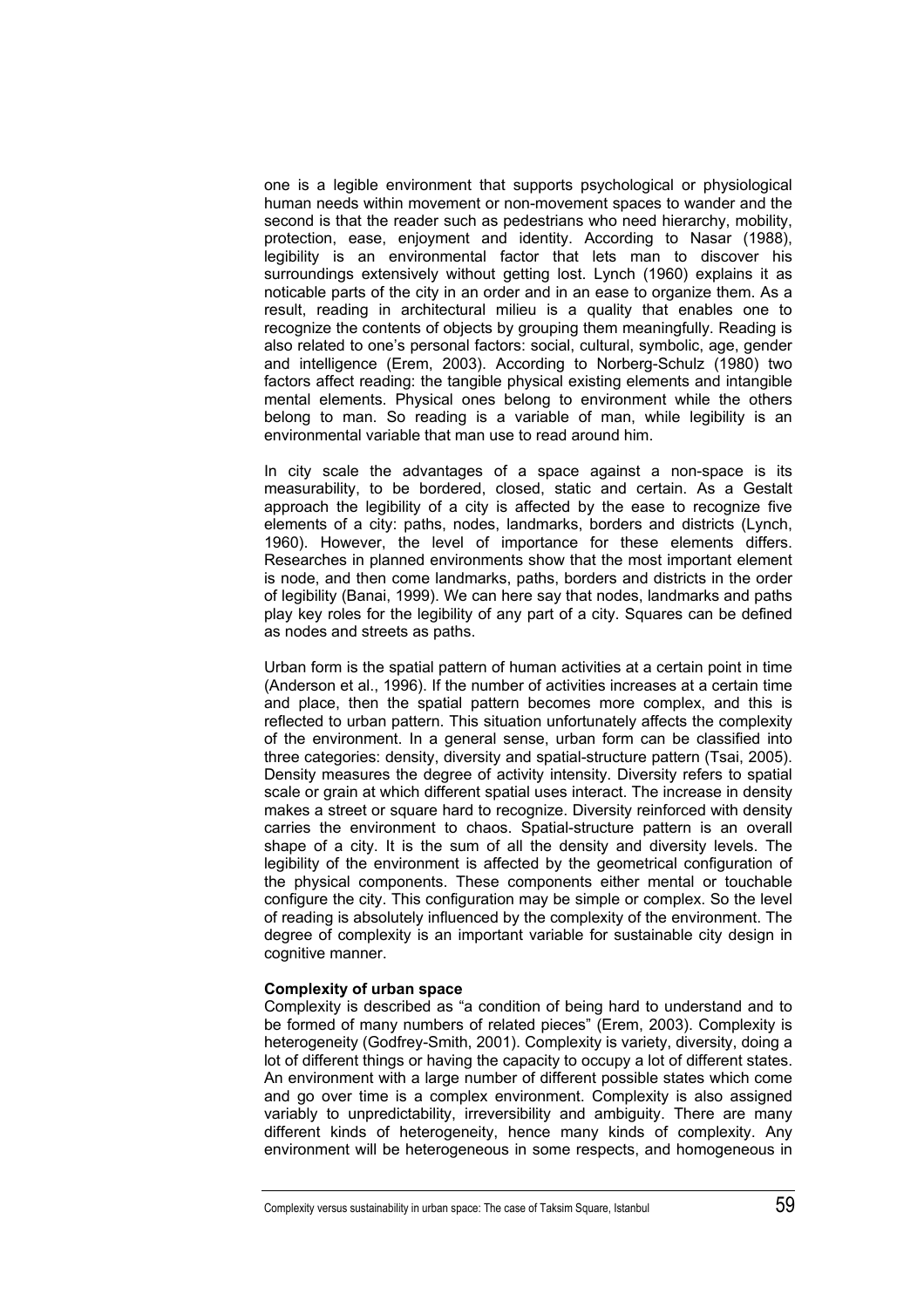others. Environments can be heterogeneous in space and in time, and spatial and temporal heterogeneity exists at many different scales. Sometimes it is used as a synonym for difficulty, or something different (Biggiero, 2001). According to Herbert A. Simon (1956) complex system comprises many number pieces that interact without a simple relationship. Venturi (1977) describes complexity as a mixture of asymmetry, duality, disorientation, lack of hierarchy and chaos. The origins of



*Figure 2. The relationship between preference and complexity (Fiedeldey, 1995)*

complexity in each type of system, and the relationship of complexity to sustainability, are often very different. There has been, for example, a tradition within ecology to equate complexity with diversity, and diversity with stability or sustainability. Environment is complex according to the quantity of information, our ability to make distinction that is to perceive differences and therefore getting information (Bateson, 1980). Mostly in literature it is usually said that a well ordered system is simple. If the system is ordered then it is easy to understand, predict its behavior and describe it. It is an indicator for difficulty for the legibility of elements of different space layers. The decrease in complexity increases order and decreases cognitive processes and risk for making mistakes. According to Fiedeldey (1995) there is a reverse relationship between environmental preference level and complexity. Preference increases with complexity, but too much increase decreases preference level (Figure 2).

According to Sanoff (1991), reaction to discovery increases with the complexity of stimulating milieu. Also it awakens attention and anxiety. But order, organization, symmetry and repetition holds it in limited and tolerable limits. Geometrical complexity regarding to legibility is determined with the relationship of elements in sight of a vision. The factors affecting complexity in a vision are (Erem, 2003):

- Angle relation: Few straight lines and gentle curves, straight, medium and narrow angles increases complexity.
- Similarity between objects: Decrease in similarity increases complexity.
- The number of words that describes object: Complexity increases with the number of words.
- The symmetry of objects and curves in the vision: Complexity changes according to type of symmetry. As a result of researches radial symmetry is more complex than axial symmetry.
- The dimension of details: The decrease and differentiation in dimension of details increases complexity.
- The differentiation of form and angle in vision: The deformed and recessed forms increases complexity.
- The number of elements in vision: The increase in the number of elements increases complexity.
- The use of color: Increase in variety of colors increases complexity
- Number of edges: Increase in number of edges increases complexity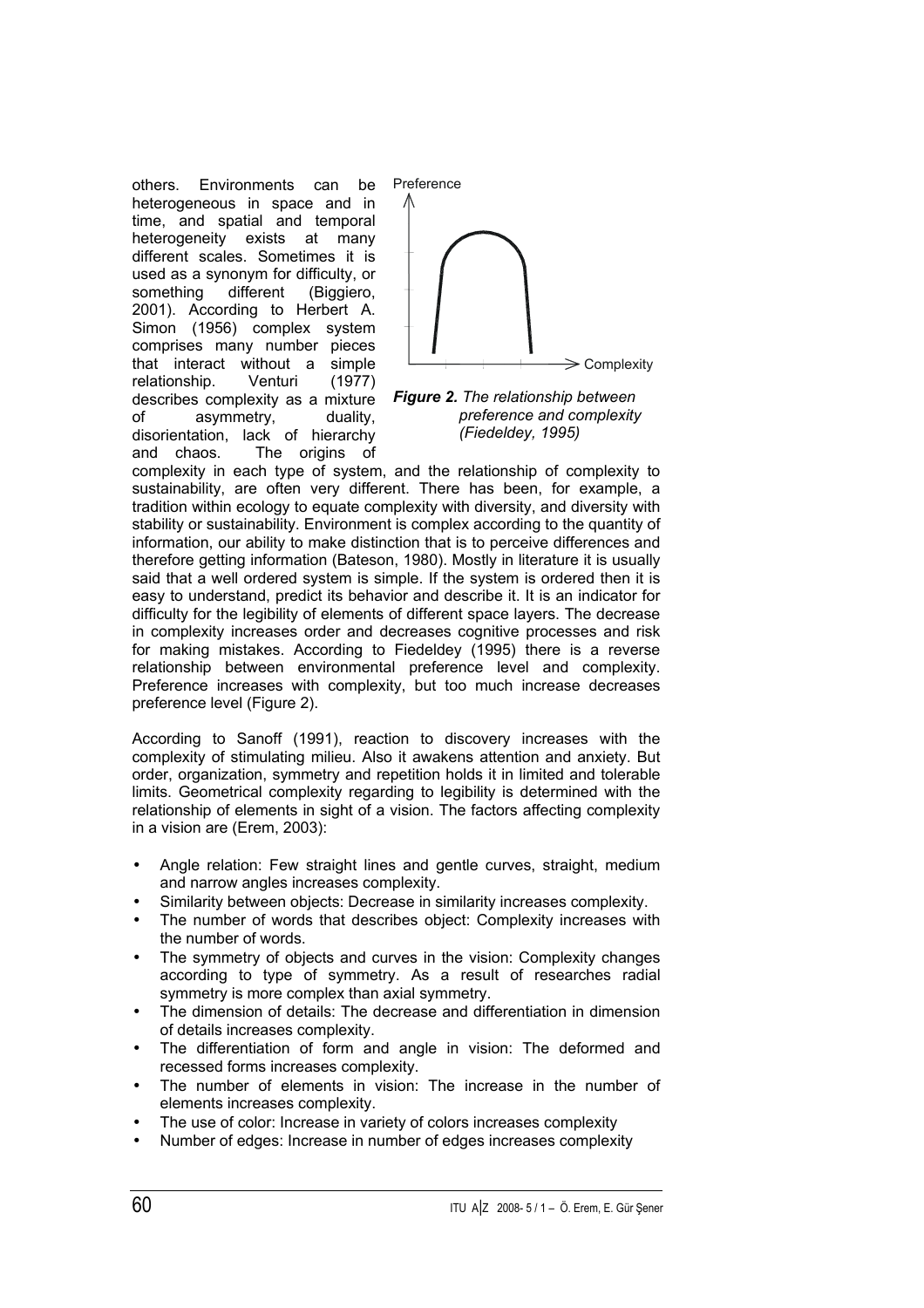- Distribution order: Disordered distribution increases complexity, sometimes it is not possible to notice this, because it is not possible to associate the elements of complexity in cognitive level.
- Familiarity: The environment is less complex if they are familiar to observer, but it is too difficult to measure mathematically.

The complexity of the urban structure, the level of differentiation of urban elements and its visual aspect are the main variables influencing legibility in terms of spatial representation. Nevertheless, spatial representation is not only based on Euclidean information, but also on cluster and cognitive processes of categorization and hierarchy. The architectural complexity of contents is in building groups level. Despite the disadvantages of perception, the increase in the level of single building's complexity increases the preference level of its selection as a landmark. If the complexity of a contemporary building increases, it loses its advantage to be selected near historical buildings. The elements of complexity of a building group designate its legibility. So complexity created by pattern and color differentiations, curves, columns, window styles, ornaments hardens preference (Herzog ve Shier, 2000).

The complexity of urban environments involves various aspects, but basically two can be identified. The first is concerned with the evolution of urban structure, i.e. the formation of urban form, and the second is more to do with the social activities of humans within urban environments, for instance, the pattern of pedestrian crowds and traffic flows (Jiang, B., 1999). In urban scale, an environment can be described as complex according to following conditions:

- It is hard to form the cognitive map and find one's way,
- It is hard to select landmarks, paths, borders,
- Only a fewer section of a settlement is well-known,
- If we have a lot of information about an object or element, it shows a low degree of complexity.

Uniformity of environmental characteristics and the consequent lack of legibility have both influences on the image of surroundings and on way finding behaviors, because people have difficulties in learning spatial information (Abu-Ghazzeh, 1996). Thus, behavioral legibility depends on environmental information rather than simple physical stimuli. To consider a spatial representation of the urban environment the researcher must not ignore social and cultural characteristics of a person/surrounding relationship. The danger is to build a meaningless environment that affects one's cognitive representation and as a result of his/her behavior. The meanings are important in the elaboration of landmarks and they organize the spatial layout of cognitive maps.

### **Research objectives**

People develop their "cognitive maps" or rich "internal representation" of the environment. Complexity is a factor that interferes with this process mostly in negative manner. The increase in deformation of cognitive map formation is a side effect of complexity. The other effects of complexity are the decrease in legibility, difficulty in way finding and lack of ability to define the environment to third persons. All these negative side effects of complexity can bring discomfort to living in a city. Lack of comfort can thread the long living life of urban space, so can harm sustainability of that urban space.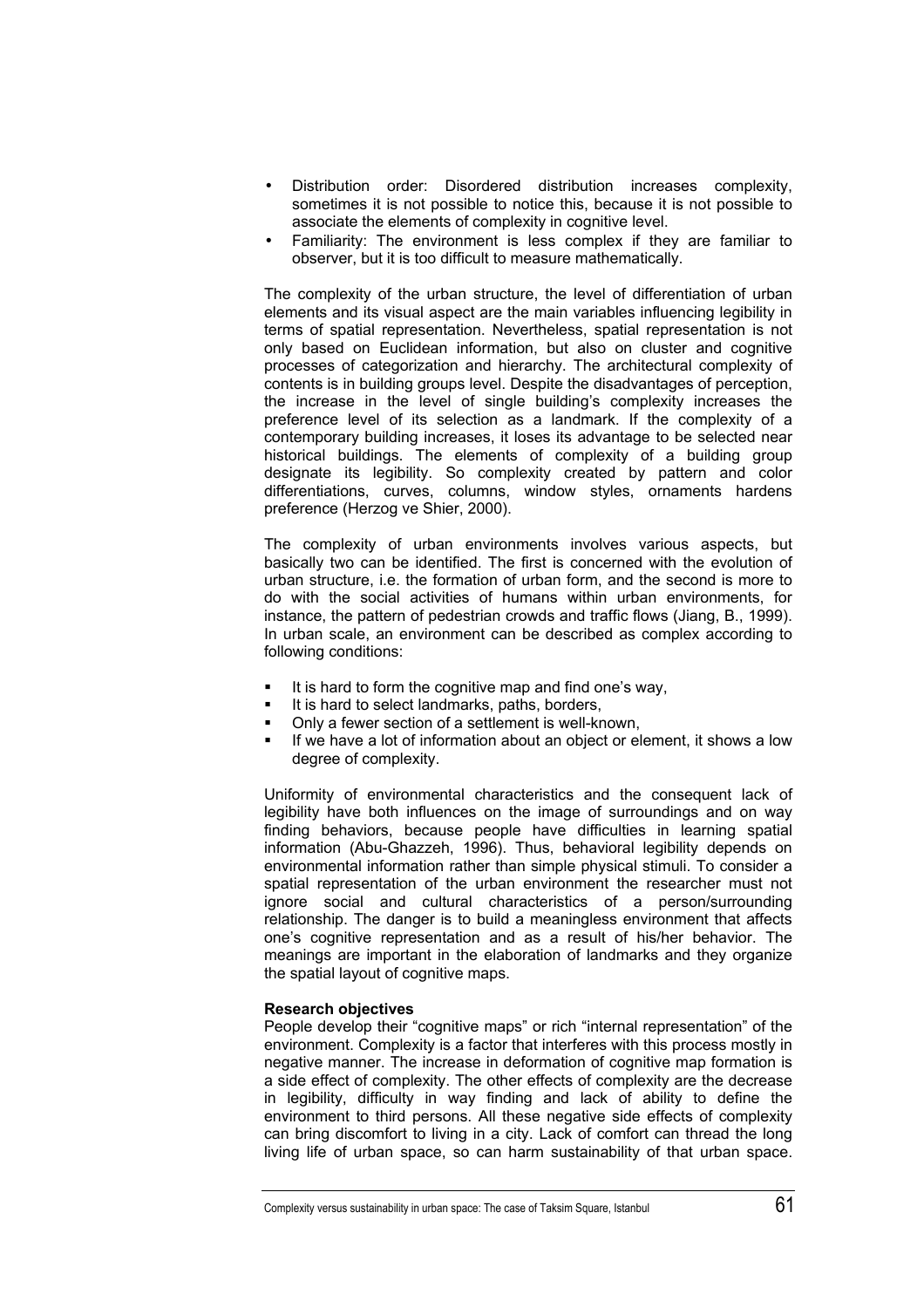Therefore, the objective of our research is to investigate 'complexity of urban space" that is an opposing concept for sustainability. In this study, we basically investigate three main subjects to find out the complexity level of the environment in terms of legibility of urban space:

- 1) *General legibility easiness level:* This analyses the legibility level of streets and square from the mind of citizens. It is questioned in under two easiness levels of legibility and definition:
	- a) *Ease of legibility:* Legibility analysis is a cognitive representation of a person's information about a street. It indicates the percentage of environment that a person can define to know. This is related to selfconfidence of a man on knowing the environment. If a person thinks he knows a street much better than another one, then theoretically this street can be assumed to be more legible than the other one. As the ease of legibility for a street decreases complexity increases.
	- b) *Ease of definition:* Definition analysis is about the cognitive ability of one person to define elements on a street to another one. As ease of definition decreases, complexity degree increases.
- 2) *Motor complexity elements:* Motor complexity elements are the environmental components (i.e. vehicles, pedestrians, signs, furniture, trees and etc.) that increase the overall complexity degree of a street.
- 3) *General legibility difficulty level:* Difficulty level analysis for each street retrieves the most unreadable parts of urban space.

# **The study area**

The notion of complexity is difficult to grasp in practical life, and even more difficult to handle theoretically. Today information theory and "chaos" theory has a general understanding and definition of complexity (Grönlund, B., 2006). Complexity is neither simple order nor a complete mess. It is something between order and chaos, and it grows at the edge of chaos. From the point of view of information theory, complexity is the result of information that has been discarded. Only in special cases is it possible to figure out the kind and amount of discarded information. This is why there is no general way to measure or compute complexity in practical life. Information theory has been taken as the basis of urban complexity theories to help to develop sustainable environments. The question of complexity of urban design certainly has to be broken down into groups of detailed and specific aspects, which cannot be totally searched here. They have to be further elaborated through research programs. Here, only some starting points for an urban design of complexity will be discussed.

The eye level of man in urban space is the main observing point for the complexity of the environment. Streets and squares are the main surrounding space development elements of city. The complexity of city can be investigated by analyzing both of these elements (Erem & Şener 2006):

1. Streets: Streets are the kind of space where urban encounters can take place on a wide scale in everyday life. Physically complex urban space in the form of urban streets increases extraversion: private services as well as out-ward oriented do-it-yourself activities, the meeting of strangers, coincidence of trajectories, etc. Streets define the urban landscape acting as a generative urban element in conjunction with the building block (Lillibye, 1996). Streets consist of the combination of these relations: the relationship between mass and volume, the continuity of experience and simultaneous continuity. So the legibility of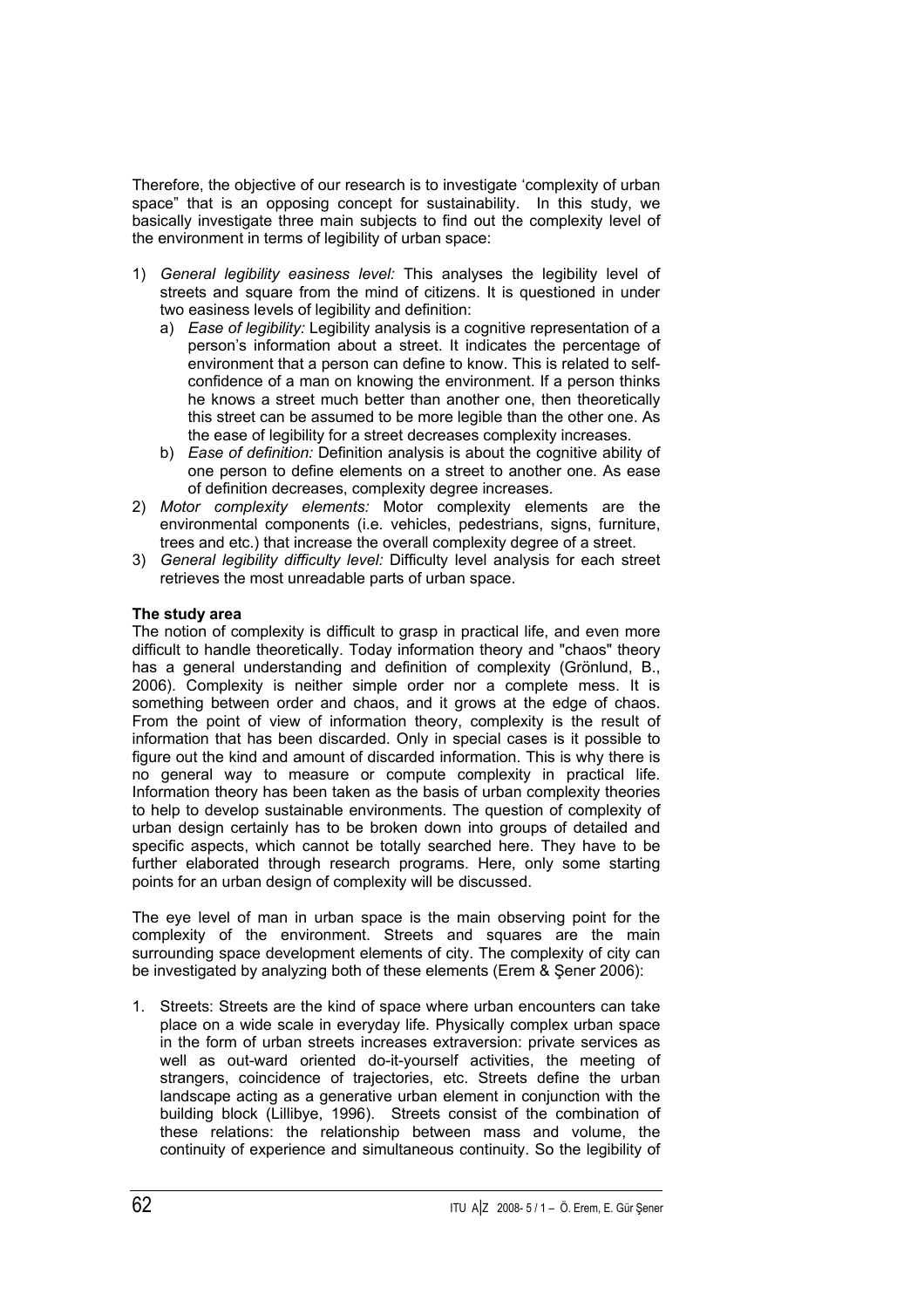streets is man's perception of volume and spaces by continuous experience in the street. This continuity is possible with the continuous perception of space. But perception interrupts when too much information is given to the observer. This interruption is triggered negatively by the complexity of the surrounding street space.

2. Squares: Squares are nodes that one can enter. Squares define the junctions of streets. They are both movement and non-movement spaces. The legibility of the node increases when closure as a square is formed (Alexander et.al., 1977). The closure of the square, openings, functions and formal properties such as the form of the square, ground pattern, symmetry and asymmetry and the form of the buildings effect the legibility of squares. Theoretically, complexity increases with lack of legibility of squares.

The greenhouse effect and ozone depletion are consequences of the processes of urbanization and industrialization which use up raw materials and energy, and produce damaging as a result of energy loss. Furthermore, cities can be environmentally unfriendly places. By discharging pollutants and other activities such as resource exploitation and land development, urban society interferes with these environment processes and systems. In addition, local problems such as public safety, litter and high crime rates also affect the quality of urban life. In addition to the above problem a city is under the danger of uncontrollable complexity of urbanization. Mostly urbanization results in a mixture of buildings with a diversity of architectural styles. Istanbul is a good example with most of its streets and squares made up of mixture of modern and historical buildings. This diversity seems to be interesting for many people. But in such a complex environment one can hardly find his way, read the environment and describe it to another person. In our study we try to find out the effect of complex environment on legibility of an environment. The sample of environment is one of the most important centers of Istanbul: Taksim Square and Istiklal Street end (Figure 3).

Taksim Square is situated in the European part of Istanbul. It's a major shopping, tourist and leisure district famed with its restaurants, shops and hotels. It is considered to be the downtown center of contemporary Istanbul, and is the location of the Cumhuriyet Aniti (Republic Monument), which was built in 1928 and that commemorates the formation of the Turkish Republic. Taksim was originally the point in Istanbul, where the main water line from north of Istanbul collected, and branched off to other parts of the city. This use for the area was established by an Ottoman Sultan: Mahmut I. The Square takes its name from the stone reservoir that is located on the side of the square. Taksim is a popular and historical destination for both tourists and citizens of Istanbul. It is surrounded by a water reserve tank stone building on the east side, by Ataturk Cultural Center on the west, Inonu Park on the north and The Marmara Hotel with twenty six storeys on the south side. There are important major streets joining to the square such as Istiklal Street and Siraselviler Street on the southwest side, Cumhuriyet Street and Tarlabasi Street on the northwest side and other minor streets such as Mete Street on the northeast side and Ismet Inonu Street on the northeast side.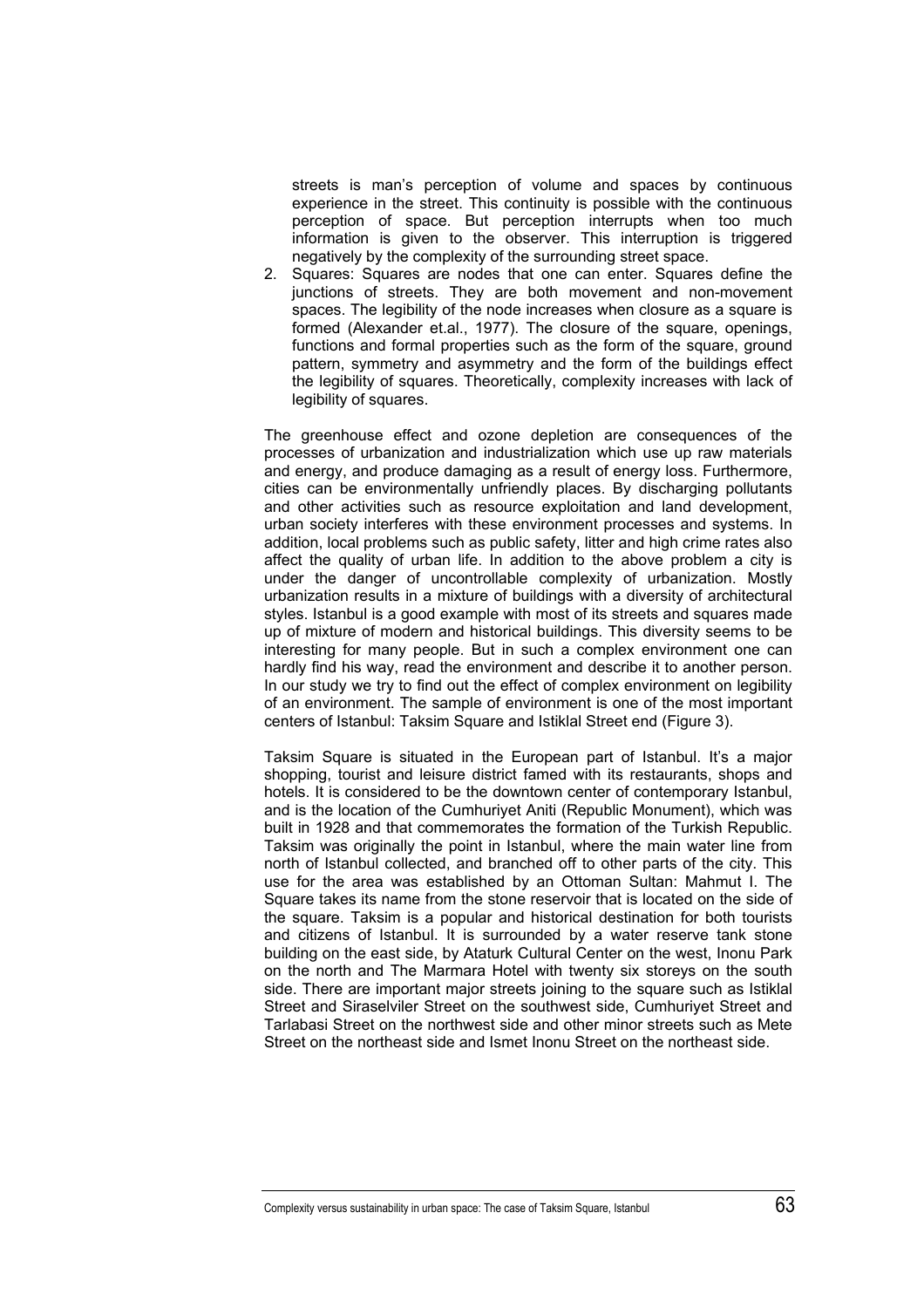

*Figure 3. Pictures from Taksim square, Siraselviler, Istiklal and Tarlabasi streets. Differentiation in number of storey analysis for square and joining streets.*

# **Analysis method**

This study is based on a structured questionnaire survey with a visit to the site. Survey was carried out in May 2006 in Taksim Square and Istiklal Street junction. Sixty-two respondents were interviewed in the survey. All the respondents were citizens of Istanbul and they were chosen randomly, but were living more than five years in the city. The respondents were chosen from people between ages of twenty and thirty. The structured survey aimed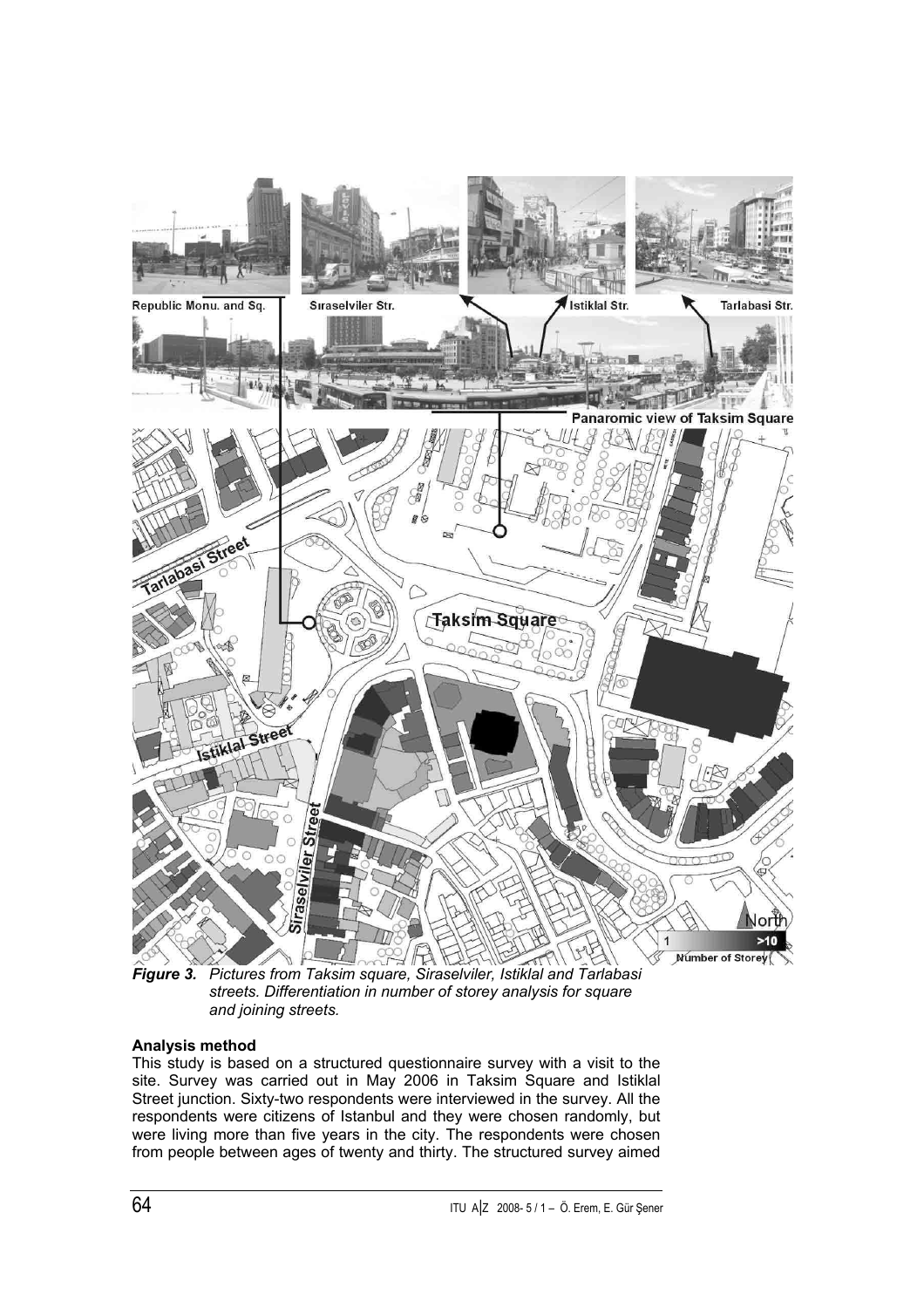at ascertaining the data about the elements that determine the complexity of the streets with related questions and the visit to the site aimed to archive photos of those elements.

#### **Findings**

The findings of the structured questionnaire applied to sixty two respondents to examine "complexity issues" defined above are as the following:

### General Legibility Easiness Level:

Ease of legibility: 58% of respondents mentioned Taksim Square to know nearly 100%. This is probably because of its being a major node. The reading of the surrounding buildings is easier in a square. 52% of respondents answered to know Istiklal Street nearly 100%. This is possibly because it is the most used street joining to Taksim Square. 6% of respondents mentioned to know 100% of Siraselviler Street and this finding is only 3% for Tarlabasi Street. %23 of respondents mentioned to know 0% to 20% for Siraselviler Street. This ratio is %29 for Tarlabasi Street. From the most to the least level the order for maximum (between 80%-100%) legibility easiness for streets and square is: Taksim Square, Istiklal Street, Siraselviler Street and Tarlabasi Street (Figure 4).



*Figure 4. Legibility easiness of Taksim Square and the streets* 

Ease of definition: "Is it hard for you to describe an address to another person within Taksim Square and environs?" is the question for this issue. The definition easiness has been investigated with a five incremental degree from easiest to hardest: always, mostly, sometimes, rarely, never. 48% of respondents mentioned to describe an address to another person "mostly". This ratio decreases much for "always" with %10 and a little for "sometimes" with 35%. Generally, Taksim Square and its adjoining streets have been found as "mostly" easy to define to another person. From our point of view, this shows that for this spaces one can read this environment and is mostly sure about his or her knowledge on his/her cognitive representation. So this decreases the complexity level of this milieu (Figure 5).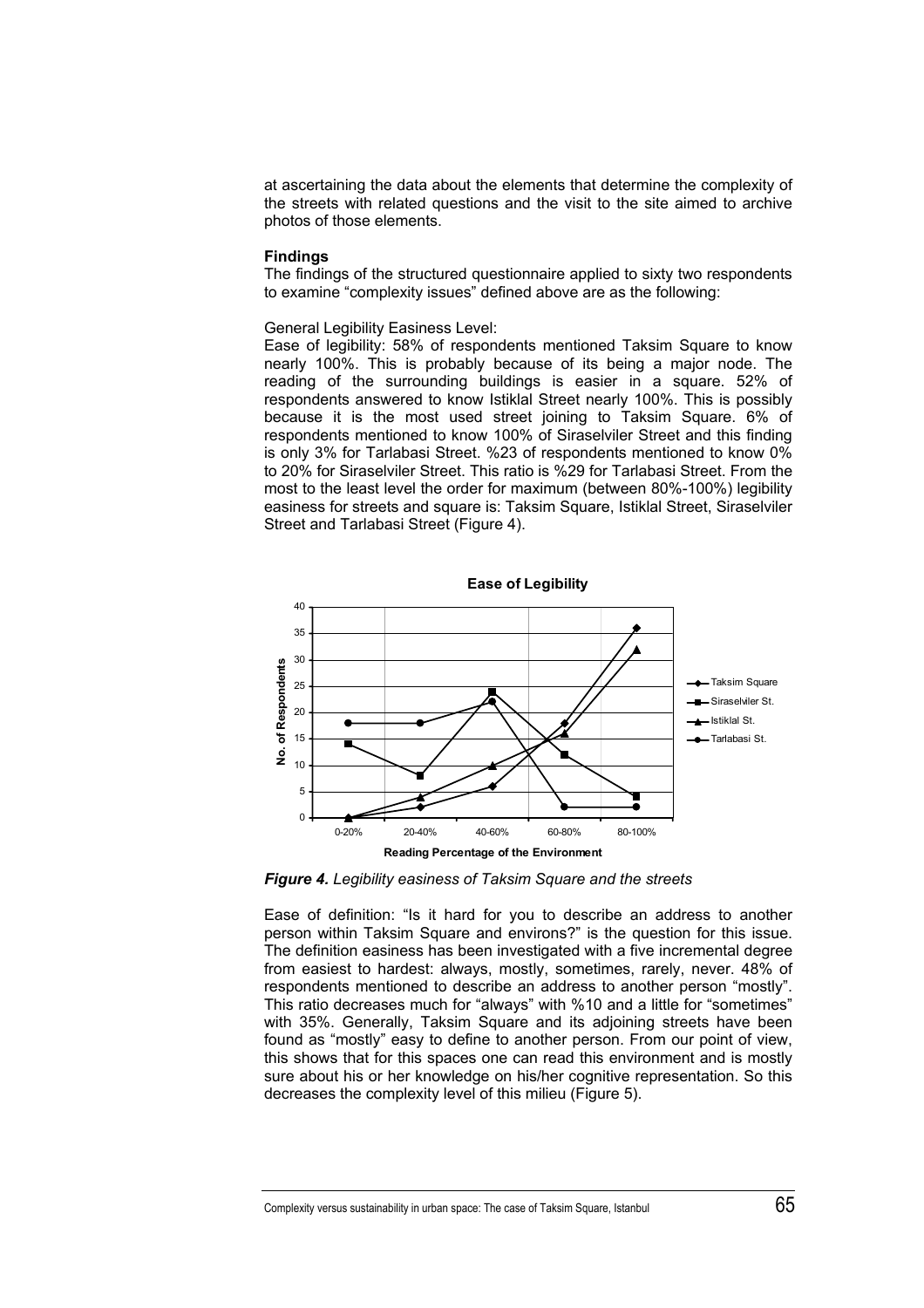

*Figure 5. Definition easiness level of Taksim square and the streets*

Motor complexity elements:

Taksim Square: 39% of respondents mentioned that the major complexity element for Taksim Square is "pedestrians". 37% of respondents choose "vehicles" to be second major complexity element. We can easily say that both of these environmental urban mobile elements; "pedestrians" and "vehicles" are motor complexity elements for Taksim Square. Architectural diversity with 10%, signs with 7%, differentiations in number of storey with 5% are affecting the total complexity level of the square in minor level. Trees in the square are the least affecting elements with 2% of selection.

Siraselviler Street: 35% of respondents mentioned that the major complexity element for Siraselviler Street is "vehicles". There is too much traffic in every hour of the day. So it is natural for vehicles to be taken as the main complexity element. 28% of respondents choose "architectural diversity" to be second major complexity element. Maybe architecture was chosen as complexity element, because when you look from Taksim Square you see different kind of buildings with changing number of storey. Ayatriada church at the back side of one storey fast-food restaurants on west side, where a uniform row of buildings with eight to ten floors on the east side are the enclosing facades for Siraselviler Street. So the motor complexity elements are "vehicles" and "architectural diversity" for Siraselviler Street. %13 or respondents choose signs, pedestrians and differentiations of storey equally. So in the architectural manner complexity of the street comes from different heights of buildings on each side of the street plus signs on buildings as non-movement elements and pedestrians and vehicles as movement elements.

Istiklal Street: There is no motor vehicle transport allowed on the street. Only police cars and service vehicles are allowed to get in the street. Also, a tram is working from the Taksim Square end to the other end of the street: The Tunnel. 15% of respondents choose "vehicles" to be third major complexity element. This may be because of these allowed cars and other vehicles. They penetrate the pedestrian side walks on the street and increases chaos on the pedestrian jam times especially in the evenings after six o'clock. We can say that elements as "pedestrians", "signs" and "vehicles" to be motor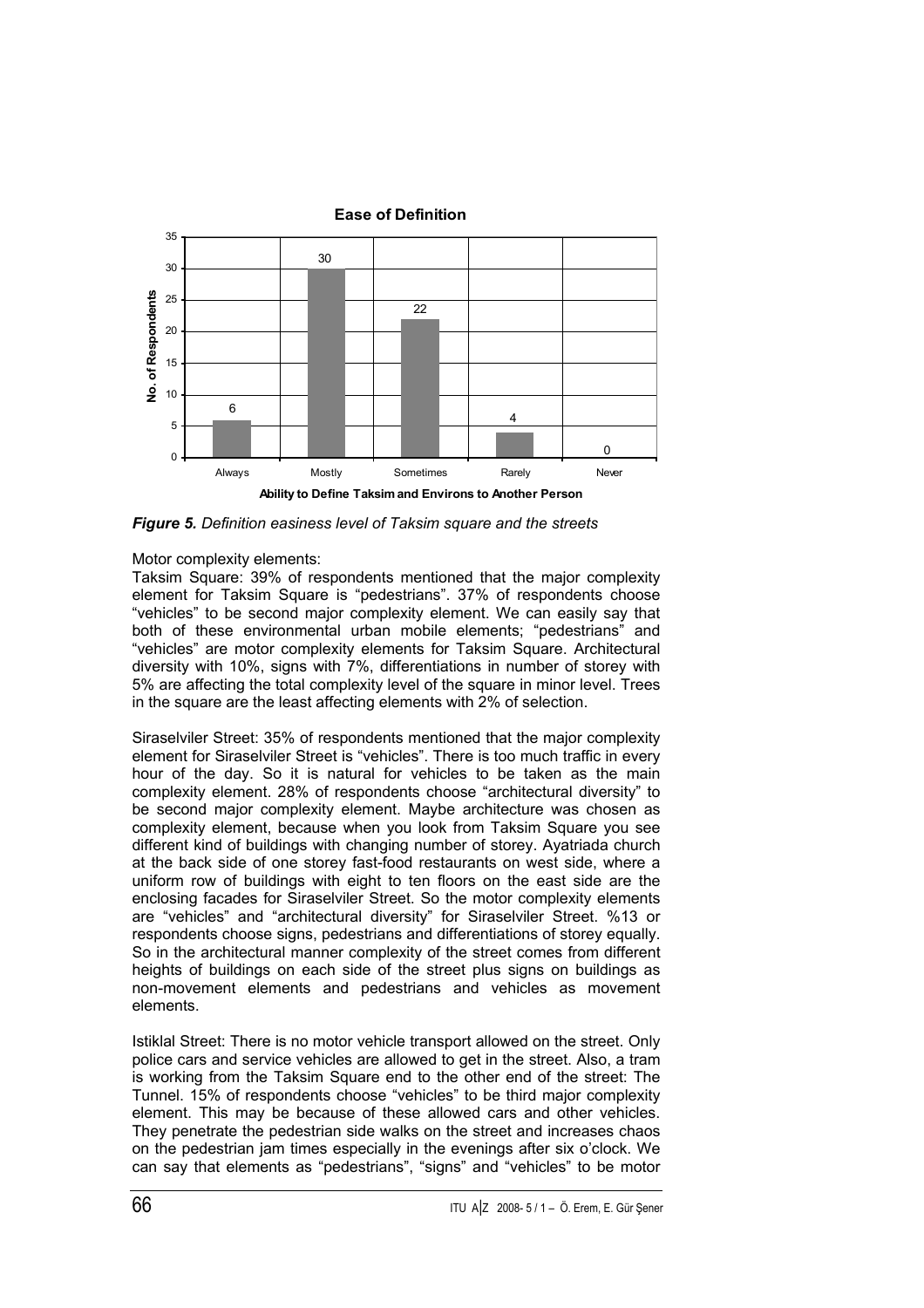complexity elements for Istiklal Street. Architectural diversity with 10%, differentiations in number of storey with 5% are affecting the total complexity level of the square in minor level. Trees in the square are the least affecting elements with 3% of selection.

Tarlabasi Street: 34% of respondents mentioned that the major complexity element for Tarlabasi Street is "vehicles". This is because of this road's being a major one for Istanbul traffic system. The traffic flows faster than the other streets and Taksim Square. So pedestrian sidewalks are not as comfortable as the other spaces mentioned above. 18% of respondents mentioned pedestrians and architectural diversity to be complexity elements for the street. 16% of respondents choose "differentiation in number of storey" and 14% for "signs". We can say that elements as "vehicles", "pedestrians", "architectural diversity", "differentiation in number of storey" and "signs" to be motor complexity elements for Tarlabasi Street. As five of motor complexity, elements have been chosen we can comment as this street to be "too complex". This may be result of low percentage in familiarity for this street, because respondents have chosen this street as the least known space around Taksim Square (Figure 6).

Generally, complexity is affected by the density of vehicle and pedestrian traffic on the ground level. The other elements are signs on the buildings. Architectural diversity whether old, historic, contemporary or new and etc. is another complexity element for a street or a square. Also different buildings increase complexity level with different number of storey on the same street or square. May because there is not too much number of trees, or may be people need to see plantation trees are not chosen as complexity elements.



#### **Motor Complexity Elements**

*Figure 6. Complexity elements of Taksim square and the streets*

General Legibility Difficulty Level: For this question, respondents gave score for "legibility difficulty" of each street and Taksim Square. They gave one point for the easiest and gave more points for harder ones. The score changes from one point to five points. The top point for the hardest one is five. For the evaluation of questionnaire, we add all the points taken from respondents. As the result for this "street test" Siraselviler has taken the highest score with 230. Then came Tarlabasi Street with 212, Istiklal Street with 144 and Taksim Square with 112. These scores are mostly related to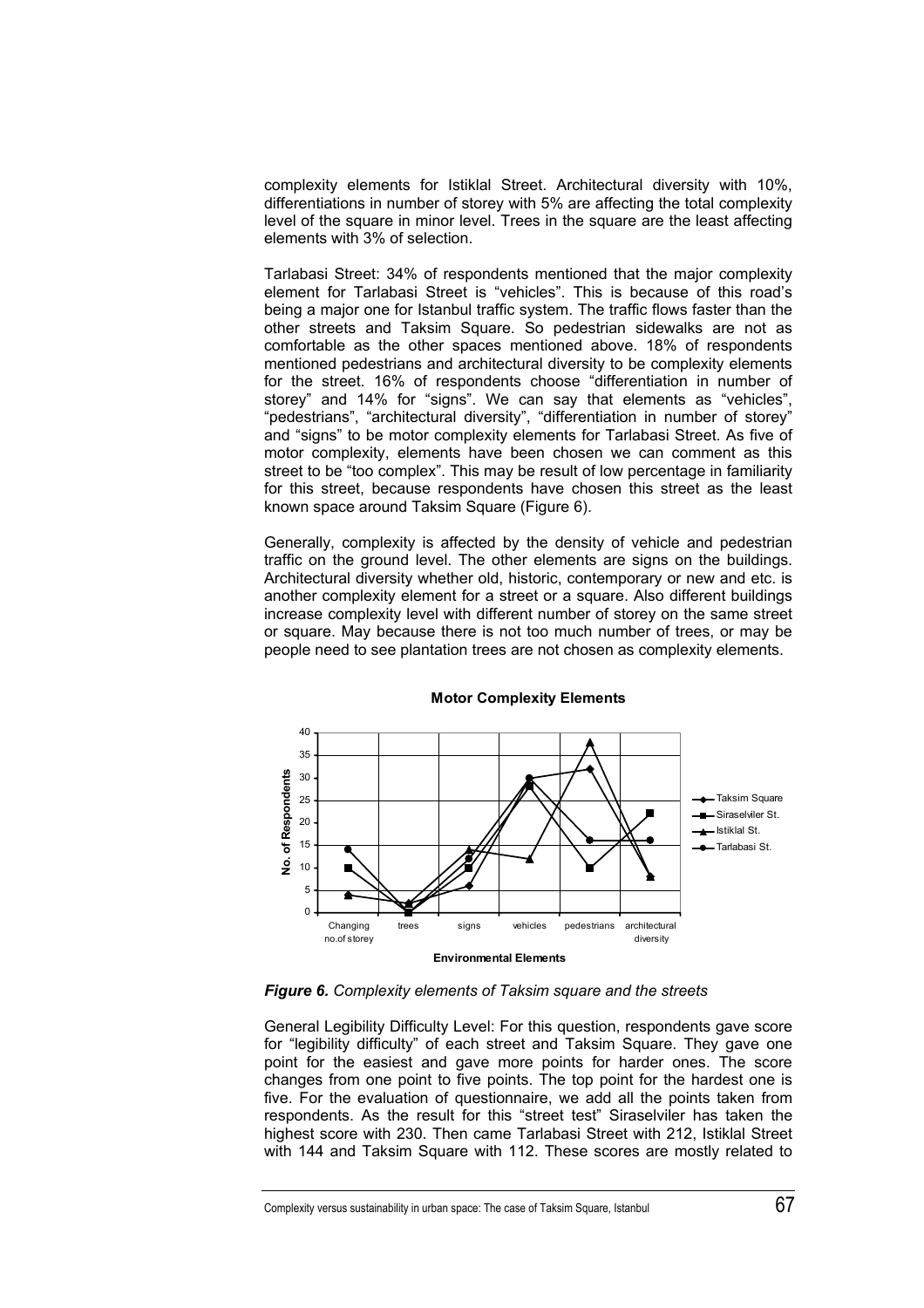familiarity. Also for complexity level; architectural diversity, difference in number of storey and usage of signs has been found high for both Siraselviler and Tarlabasi Streets. The motor complexity element of "architectural diversity" has the highest percentage for the Siraselviler Street which has difficulty for legibility (Figure 7).



*Figure 7. Legibility difficulty level of Taksim square and the streets*

# **Discussion and conclusion**

General complexity level of urban space can be interpreted as a result of difficulty in the reading, living and having access to the environment. General complexity level of square and streets is the difficulty of way finding and constituting the cognitive map of environment, lack of selection for landmarks on streets and nodes. This study gives important clues on the "complexity formation of urban street and a square" according to its legibility:

People learn about squares more than streets. Nodes seem to be more legible than streets. This is because of easiness in reading the environment. One can read a square from his standing point without any extra movement or effort. But streets are to be discovered by walking in it. Some elements may be omitted in reading. So one finds street to be more complex than a square.

Mobile elements such as vehicles and pedestrians are the most selected complexity elements for urban squares and streets. This is probably because of making chaos in vision, increasing noise and interrupting pedestrian flows. Architectural diversity and signs are the other complexity elements for urban spaces. Architectural diversity increases complexity. This has been proofed by findings of "General Legibility Easiness Level" in Siraselviler Street. As "architectural diversity" becomes to be a motor complexity element, the difficulty of legibility increases, because the maximum ratio for architectural diversity is seen in the least legible environments. The difference in building form, height and type, the position of the building to the street increases the street's complexity level. Other most effective elements of complexity are differentiation of storey and signs. These findings support the earlier findings that the increase of signs in urban space increases complexity (Nasar and Hong, 1999).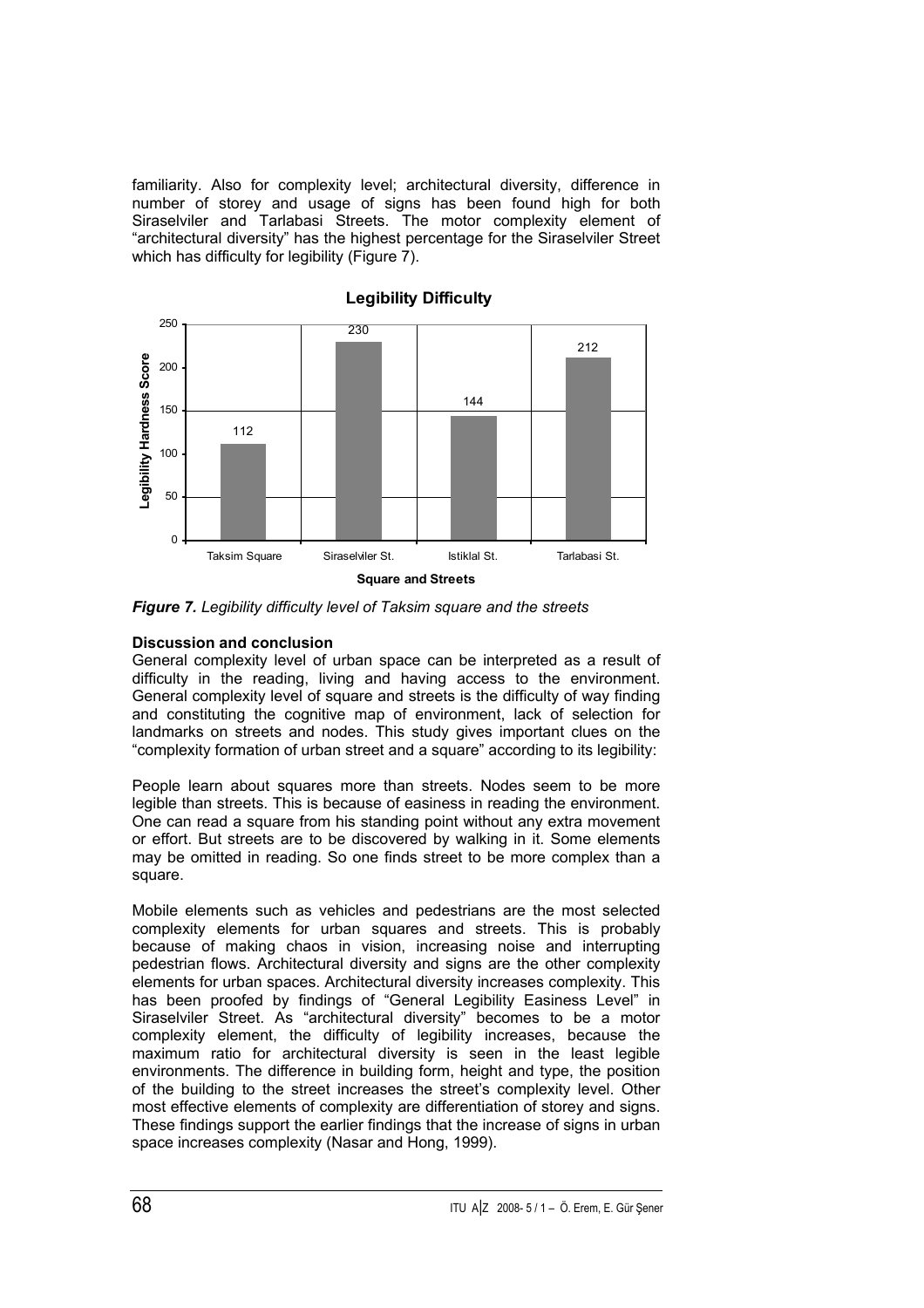Complex environments are defined to be less legible. As the familiarity decreases for streets then "general legibility easiness level" decreases. As the number of different motor complexity elements in a street or a square increase and the ratio of their effect on complexity become to be similar as the legibility easiness decreases. Architectural diversity increases complexity as found in Siraselviler Street.

Taksim Square and adjoining streets are major parts of an important tourist center for Istanbul. For a sustainable city development legible urban environment is a necessity. Obtaining a legible environment is possible by eliminating elements that increase complexity such as traffic jam, uncontrolled pedestrian movement and visually complex signs. The other elements such as architectural diversity and differentiation in number of storey are uncontrollable factors. But governments can regulate them for further developments.

Complex environments can give advantages to a city as creating a living urban environment with its inhabitants. Sometimes a street or a square with many pedestrians but without vehicles can be more attractive than a lonely place. This study gives some tips for a better street or square design and the effects of complexity on such a space. Based on this prototype study, further studies may be carried out on different parts of the city. These efforts may contribute to changing the negative and chaotic image of special environments through user participation and take designers to a more balanced environmental design in the middle of complexity and sustainability. This work may be used as a part of tourist, governmental regulation and advertisement purposes concerning Istanbul.

### **References**

- Abu-Ghazzeh, T. M. (1996), Movement and way finding in the King Saud University built environment: a look at freshman orientation and environmental information, **Journal of Environmental Psychology**, 16, 303-318.
- Alexander, C, Ishikawa, S., Silvertein, M., (1977), **A Pattern Language Towns-Buildings-Construction**, Oxford University Press, New York.
- Anderson, W. P., Kanaroglou, P. S. And Miller, E. J., (1996), Urban form, energy and the environment: a review of issues, evidence and policy, **Urban Studies**, 33(1), 7–35.
- Banai, R., (1999), A methodology for Image of the City, **Environment and Planning B**, 26, 133-144.
- Bateson, G., (1980), **Mind and nature**, Bantam Books, New York.
- Biggiero, L., (2001), Sources of Complexity in Human Systems, Nonlinear Dynamics*,* **Psychology, and Life Sciences**, 5(1).
- Desyllas, J., (2006), **Sustainability Aims and Transport Needs**, (Internet: http://www.intelligentspace.com)
- Diepen, A. V., Voogd, H., (2001), Sustainability and planning: does urban form matter?, **International Journal of Sustainable Development***,* 4(1), 59-74.
- Elkington, J., (1994), Towards the sustainable corporation: Win-win-win business strategies for sustainable development., **California Management Review**, 36(2), 90-100.

Complexity versus sustainability in urban space: The case of Taksim Square, Istanbul  $69$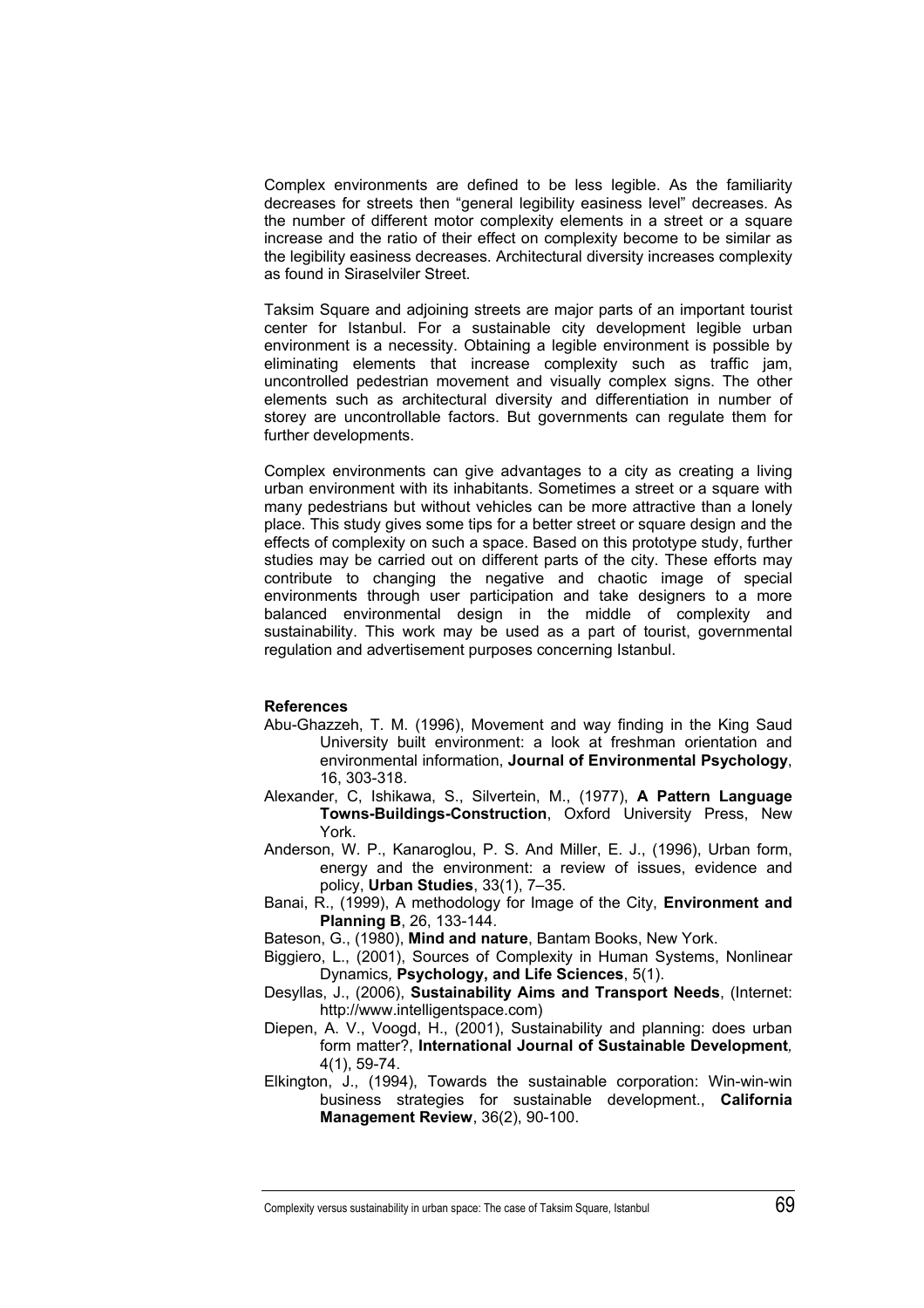- Erem, Ö., (2003), **An Approach to The Evaluation of the Legibility for Holiday Villages**, Unpublished Doctoral Thesis, Institute of Science and Technology, Istanbul Technical University.
- Erem, Ö., Şener E.G., (2006), Complexity Versus Sustainable Cityscape: A Case Study in Taksim Square, Istanbul., **19th IAPS International Conference: "Environment, Health and Sustainable Development***"*, 11-16 September, Alexandria, Egypt (unpublished paper).
- Fiedeldey, A.C., (1995), **Recommendations on outdoor advertising: the role of psychological perception and aesthetic appreciation of environments**,

http://www.up.ac.za/academic/psychol/output/ 95oarep.htm.

- Finco, A., Nijkamp, P., (2001), Pathways to Urban Sustainability, **J. Environmental Policy Planning***,* 3*,* 289–302.
- Gans H.J., (2002), The sociology of space: a user-centered view. **City and Community**, 1(4), 329–339.
- Godfrey-Smith, P., (2001), Environmental Complexity and the Evolution of Cognition, In R. Sternberg and J. Kaufman (eds.) **The Evolution of Intelligence** . Lawrence Erlbaum Associates.
- Grönlund, B., (2006), **Life and Complexity in Urban Space**, (Internet: http://hjem.get2net.dk/gronlund/ Life\_and\_complexity.html)
- Guy, S., Farmer, G., (2001), Reinterpreting Sustainable Architecture: The Place of Technology, **Journal of Architectural Education**, 54(3), 140–148.
- Haughton, G., (1999), Searching for the sustainable city: competing philosophical rationales and processes of 'idealogical capture' in Adelaide, South Australia, **Urban Studies**, 36(11), 1891–1906.
- Herzog, T.R., Shier, R.L., (2000), Complexity, age and building preference, **Environment and Behaviour**, 32(4), 557-575.
- Jencks, C., (1995), **The Architecture of the Jumping Universe: How Complexity Science is Changing Architecture and Culture** Academy Editions, London.
- Jiang, B., (1999), SimPed: Simulating Pedestrian Flows in a Virtual Urban Environment, **Journal of Geographic Information and Decision Analysis**, 3(1), 21-30.
- Kearns, A., Paddison, R., (2000), New Challenges for Urban Governance, **Urban Studies***,* 37( 5–6), 845–850.
- Lillebye, E., (1996), Architectural and functional relationships in street planning: a historical view, **Landscape and Urban Planning**, 35, 85–105.
- Lynch, K., (1960), **The Image of the City**, The MIT Press.
- Maxman, S., (1993), Shaking the Rafters, **Earthwatch** *(July/Aug.)*, 11.
- McLaren, D., (1992), Compact or dispersed? Dilution is not solution, **Built Environment***,* 18(4), 268-284.
- Mumford L., (2000), **What is a city? In The City Reader**, 2nd ed., Le Gates RT, Stout F (eds.). Routledge: London.
- Nasar, J.L., (1988), **The Effect of Sign Complexity and Coherence on the Perceived Quality of Retail Scenes, Environmental Aesthetics**, pp. 300-320, Ed. J.L. Nasar, Cambridge University Press, Cambridge.
- Norberg-Schulz, C., (1980), **Genius Loci: Towards a Phenomenology of Architecture**, Rizzoli, New York.
- OECD, (1990), **Environmental Policies for Cities in the 1990s**, OECD, Paris, France.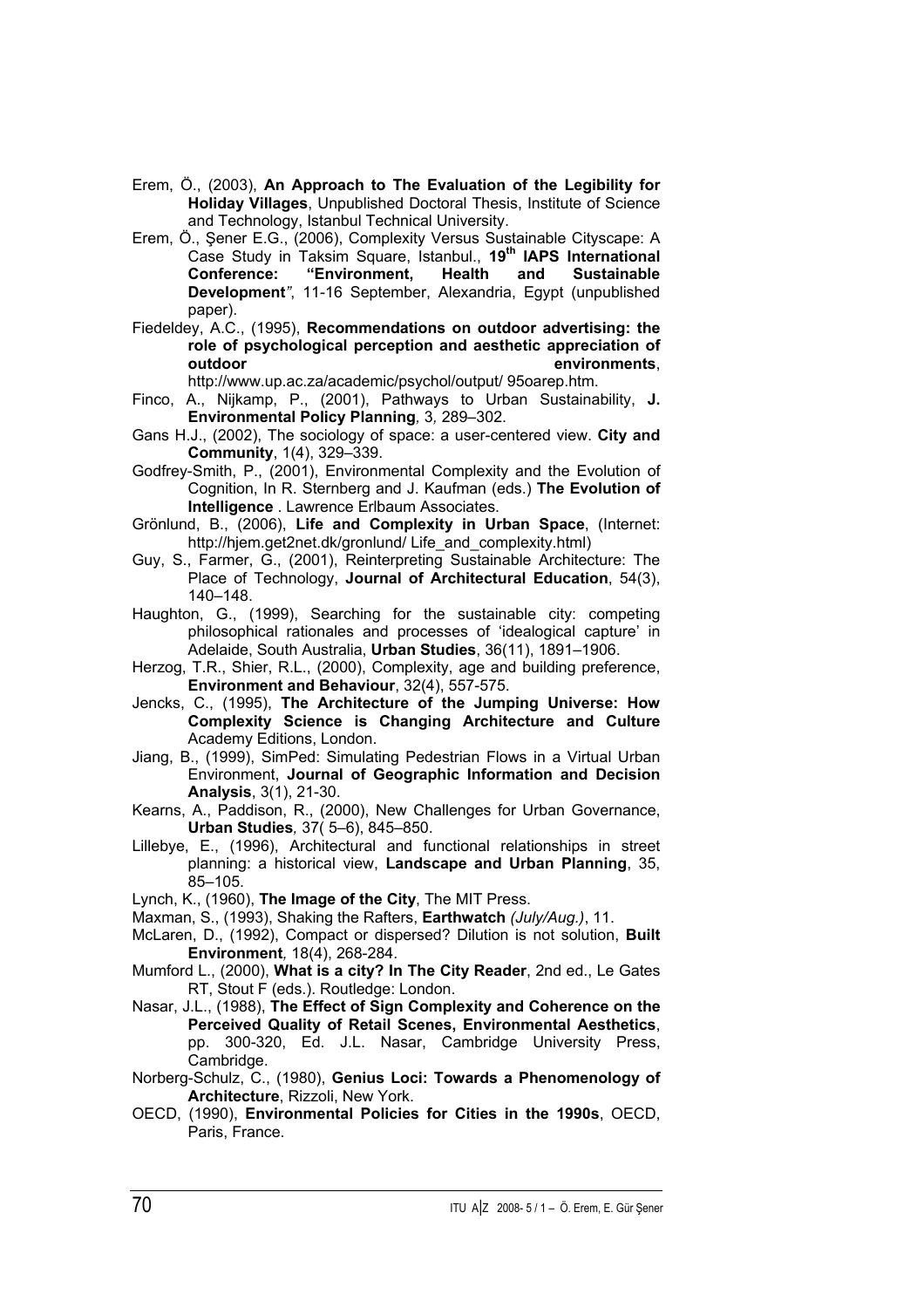- Owens, S., (1992), 'Energy, environmental sustainability, and land-use planning', in Breheny, Mi. (Editor) **Sustainable Development and Urban Form***,* Pion Ltd., London, pp.79—105.
- Pollet, D., Haskell, P.C., (1979), **Sign Systems for Libraries: Solving the Wayfinding Problem**., R.R. Bowker Co., New York.
- Rogerson, R,J., (1999), Quality of Life and City Competitiveness, **Urban Studies**, 36 (5-6), 969-985.
- Sanoff, H., (1991), **Visual Research Methods in Design**, Van Nostrand Reinhold, New York.
- Simon, H., (1956), Rational choice and structure of the environment, **Psychological Review**, **63**, 129.
- Tsai, Y. (2005). Quantifying Urban Form: Compactness versus 'Sprawl', **Urban Studies**, Vol. 42, No. 1, pp. 141–161.
- Venturi, R., (1977), **Complexity and contradiction in architecture/Robert Venturi; with an introduction by Vincent Scully**, New York: Museum of Modern Art.
- WCED (World Commission on Environment and Development), (1987), **Our common future**. Oxford University Press, Oxford.
- Wener, R., Kaminoff, R., (1983), Improving environmental information: effects of sign on perceived crowding and behaviour, **Environment and Behaviour**, 15(1), 3-20.
- Worldbank, (2007), "**60 Percent of World Will Live In Cities By 2030**": UN Report, (Internet: http://go.worldbank.org/POD0QR6C91)
- Yeung, H.W.C, Savage, V.R., (1996), Urban Imagery and the Main Street of the Nation:The Legibility of Orchard Road in the Eyes of Singaporeans, **Urban Studies**, 33(3), 473- 494.

### **Kentsel mekânda karmaşıklık sürdürülebirliğe karşı: Taksim meydanı örneği, İstanbul**

Günümüzde sürdürülebilirlik kavramı gerek akademik çevrede, gerekse halk tarafından ekolojik sistemin ne kadar süre ile üretken olabileceğine bağlı olarak değerlendirilmektedir. Bu bağlamda, 20 yıl içinde kentlerde yaşayan insanların toplam nüfusa oranının %45' den %60 oranına çıkacağı tahmin edilmesi nedeniyle gittikçe karmaşıklaşan kentsel mekânın sürdürülebilirliği önem kazanmaktadır. Konu ile ilgilenen mimarlar "sürdürülebilir mimari" terimi üzerinde yoğunlaşmaktadır. Bu kavram eş anlamlısı olarak kullanılan "yeşil mimari" kavramının ötesinde birbiriyle yarışan farklı mantıksal konular ile anlatılmaktadır: eko-teknik, eko-merkezli, ekoestetik, eko-kültürel, eko-medikal ve eko-sosyal. Eko-estetik mantık bağlamında kent meydanı ve sokağının sürdürülebilirliği bu bildirinin kapsamında kent formu ile sürdürülebilirlik arasındaki karşılıklı ilişki karmaşasının temel çıkış noktasını oluşturmaktadır.

Kentleşmenin karmaşası ile sürdürülebilirlik arasındaki ilişkiyi anlamaya yönelik araştırmalardan, genellikle kentleşmedeki yoğunluk artışının yakıt tüketiminin azalması nedeniyle ekolojiye katkıda bulunduğu anlaşılmaktadır. Ancak kentsel gelişme "mekândan hoşlanma" duyguları içinde, insanı kaybolmadan keşfetmeye yönlendirecek "iyi tasarım" la destekli ve okunabilir "kimlik" içinde gerçekleşmelidir. Bu durum, bir kenti diğer dünya kentleri ile yarışabilir kaliteli yaşama sahip bir konuma getirmektedir. Bu makalenin amacı kentsel karmaşıklığın kentsel sürdürülebilirlik üzerindeki olası etkilerini araştırmaktır. Bunun için kentsel karmaşıklığı ölçen bilişsel tabanlı bir gösterge sistemi önerilmiş ve bu sistem İstanbul'un önemli bir kent merkezi olan Taksim Meydanı ve ona bağlanan İstiklal Caddesi'nde uygulanmıştır.

Kentsel mekânın sürdürülebilirliği ilk olarak okunabilmesi ile başlar. Kentsel çevre; kaybolma hissinde kurtulma, kolay ve hızlı hareket etmeyi ve yön bulmayı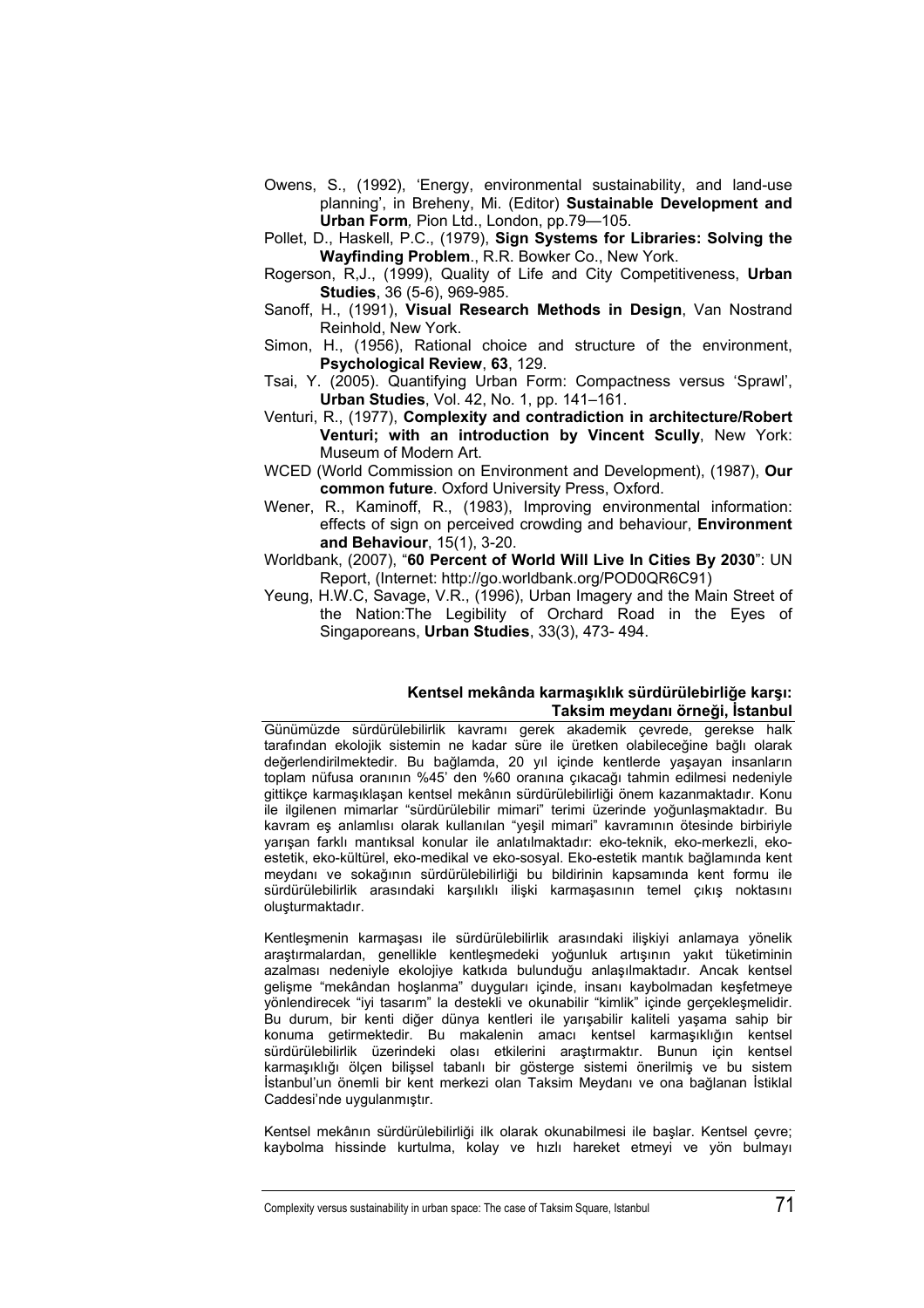kolaylaştırma, sosyal açıdan toplumsal ortak grup psikolojisinin gelişmesini sağlama, duygusal güven verme, insan deneyiminde potansiyel derinlik ve yoğunluğu artırma, duygusal tatmin, organizasyon ve iletişim için bir altyapı, günlük deneyimimize bir derinlik verme, karmaşa, kızgınlık, gereksiz kalabalıklaşma ve duygusal rahatsızlığı azaltma, işlevlerini yerine getirebiliyorsa sürdürülebilir olarak nitelendirilebilir. Kentsel form insan aktivitelerinin zaman içinde belirli bir noktada gerçekleştiği mekân dokusudur. Aktivitelerin artması durumunda mekan karmaşıklaşır ve bu durum mekan dokusuna yansır. Mekânda yoğunluk ile güçlendirilmiş çeşitlilik çevreyi kaosa sürüklemeye başlar. Kaosla beslenerek bilişsel anlamda okumayı sınırlayan karmaşıklık yaşam sürekliliğini tehdit etmeye başlayacaktır.

Karmaşıklık anlaşılması güç olma ve birbiriyle ilişkili çok sayıda parçadan oluşma durumu, heterojenlik, çeşitlilik, değişkenlik, çok şey yapma ve pek çok durumu kapsama olarak tanımlanabilir. Çevre bilginin miktarı, farkları ayırt edebilme yeteneğimiz ve bilgiyi alabilmemize göre karmaşıktır. Karmaşıklıktaki azalma düzeni artırır ve bilişsel süreçleri azaltarak hata yapma olasılığını düşürmektedir. Tercih ise karmaşıklık ile artmakta, ancak çok fazla karmaşa tercih düzeyini de azaltmaktadır. Geometrik karmaşıklık ise, görüntüdeki elemanların ilişkisi ile belirlenmektedir: açı ilişkileri, benzerlik, tarif etmedeki sözcük sayısı, simetri, detay boyutları, forma farkları, eleman sayıları, renk çeşitliliği, kenar sayısı, dağılın düzeni ve aşinalık. Kentsel mekândaki karmaşıklık, kentsel formun gelişimi ve sosyal aktivitelerin yoğunluğu ile ilgilidir. Kentsel ölçekte bir çevrenin karmaşık olarak tanımlanması, bilişsel haritanın oluşması ve yön bulmadaki zorluklar, çevre işaretleri, yollar ve sınırların belirlenmesi güçlüğü, az bilgi veya çok bilgi sahibi olabilme ile ilişkili olarak değişmektedir. Kentsel bilginin temsil edilmesi, araştırmacıların karmaşıklığın ortaya çıkarılmasında en önemli araçlarıdır ve bu çalışmalarda insanın sosyal ve kültürel karakteristikleri göz ardı edilmemelidir. Buna göre, çevreye yüklenen anlamlar da okumayı ve karmaşık bulma düzeyini etkileyebilecektir.

Karmaşıklık pratik hayatta anlaşılması zor, ne basit ne de kaotik bir oluşumu temsil etmektedir. Bilgi teorisine göre karmaşıklık göz ardı edilen bilginin sonucudur. Bu nedenle karmaşıklığı kesin olarak hesaplamanın bir yöntemi yoktur. Ancak bilgi teorisi bu araştırmada da olduğu gibi kentsel karmaşıklık ile ilgili araştırmaların temelini oluşturmaktadır.

Çalışmada araştırma alanı insanın göz seviyesinde algıladığı kentsel mekânın karmaşıklığı üzerine yoğunlaşmıştır. Sokaklar ve meydanlar kentsel çevrenin gelişmesinde ana elemanları oluşturur. Karmaşık sokaklar dışa dönüklüğü artırır. Sokaklar bina blokları ile bağlantılı kentsel peyzajı tanımlar ve kütle-hacim ilişkisini, deneyimin sürekliliğini ve devamını sağlarlar. Süreklilik kentsel mekânın sürekli algılanması ile sağlanabilir. Ancak karmaşıklık sürekliliği kesintiye uğratabilmektedir. Meydanlar sokakların birleşim noktalarıdır. Meydanın okunması ancak meydan olarak kapalılığın oluşması ile sağlanabilir. Meydanın kapalılığı, açılmalar, işlevler ile meydanın formu, zemin dokusu, simetri, asimetri ve bina formları meydanın okunmasını etkiler. Teorik olarak meydandaki karmaşıklık okumayı etkiler.

Araştırma alanı seçilen Taksim Meydanı İstanbul'un Avrupa yakasında yer almaktadır. Kentin büyük alışveriş, turizm ve rekreasyon merkezlerinden bir tanesidir. İçinde 1928 yılında yapılmış Cumhuriyet Anıtı'nı barındırır. Bölge Osmanlı padişahlarında 1. Mahmut zamanında kurulmuş popüler bir turizm merkezidir. Doğuda büyük su deposu, batıda AKM, kuzeyde İnönü Gezi Parkı ile güneyde yirmi altı katlı otel ile sınırlanmaktadır. Taksim Meydanı güney doğu tarafından İstiklal caddesine açılmaktadır. Taksim Meydanı'na bağlanan diğer caddeler ise güney yönünden Sıraselviler Caddesi ile kuzeydoğu yönünden Tarlabaşı Caddeleri'dir.

Araştırmanın amacı kentsel sürdürülebilirliğe etki eden sokak ve meydan karmaşıklığını ortaya çıkarmaktır. Yaşları yirmi ile otuz arasında değişen 62 adet deneğe soru sorma yöntemi ile anket uygulanarak bir analiz yapılmıştır . Denekler rastgele ve İstanbul'da beş yıldan fazla yaşayanlar arasından seçilmiştir. Sokaklar ve meydan içinde karmaşıklığı etkileyen faktörler için bulunan sonuçlar üç konu başlığı altında gruplandırılabilir: